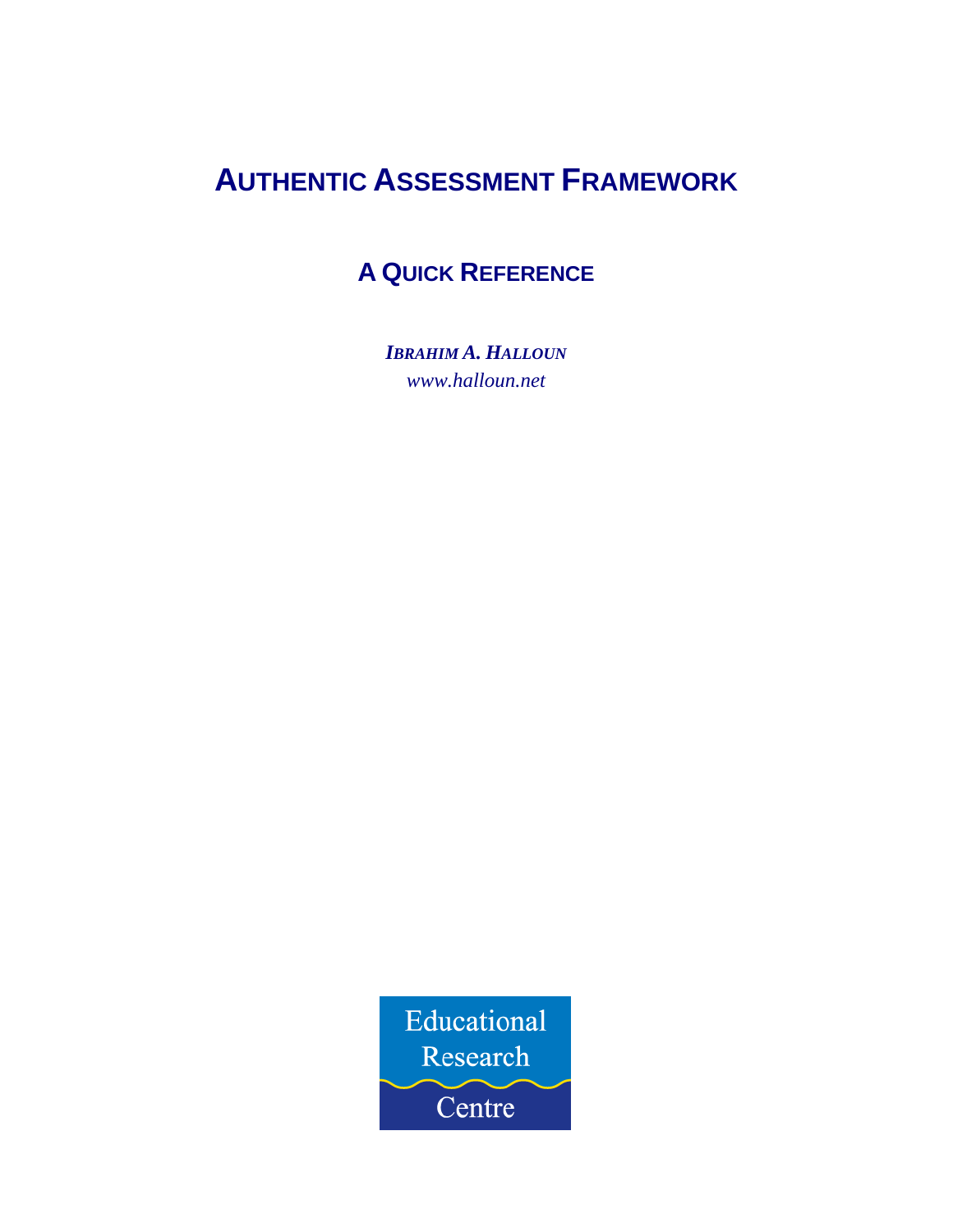# CONTENTS:

| 1. Assessment and evaluation in a curriculum                                              |    |
|-------------------------------------------------------------------------------------------|----|
| 2. Assessment-guided pedagogy                                                             | 5. |
| 3. Authentic assessment framework                                                         |    |
| 4. Authentic assessment in science education: An illustration from classical<br>mechanics | 14 |
| Appendix:<br>Schema-based pedagogy of model-centered scientific episteme                  |    |

© 2008, Educational Research Centre

*All rights reserved. No parts of this document may be reproduced in any from, or by any means, without the prior written consent of Educational Research Centre.*

www.educationalrc.org

P. O. Box 11-9232; Beirut, Lebanon Phoenix Series

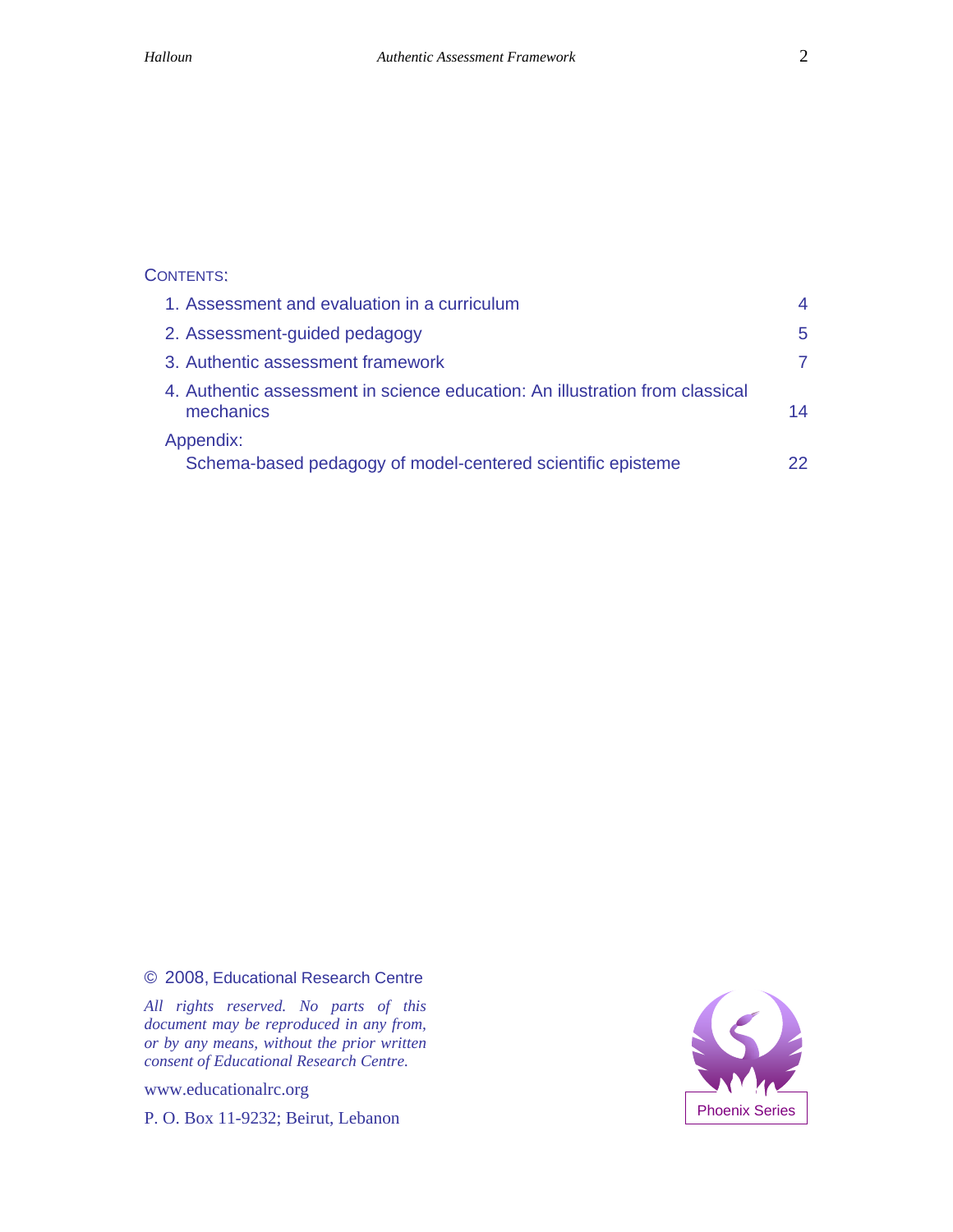Educational research in the last three decades has systematically shown that students of all levels often complete and pass their various courses, and especially their science courses, without necessarily understanding what their courses are all about (Bransford et al., 1999; Halloun, 1986, 2001b, 2008; Halloun & Hestenes, 1985a, 1998; Helm & Novak, 1983; Novak, 1994; NSB, 1990–2008). Researchers and concerned educators worldwide have argued and shown that this failure is due, to a large extent, to prevalent forms of assessment that encourage students to learn course materials by rote for the sole purpose of passing classroom and large-scale exams (Bransford, Brown & Cocking, 1999; Hake, 2002; NRC, 2001, 2002, 2003; Osborne & Dillon, 2008).

 The traditional view has it that assessment is an end by itself whereby students are assigned particular scores or grades for sanction or graduation purposes. Prevalent forms of assessment, hereby referred to as *traditional assessment*(s), do not integrate assessment with learning and instruction, and they often fail to provide reliable, comprehensive evidence about student learning, evidence that teachers and other concerned educators can use to make informed and viable decisions about instruction, pedagogy and curriculum development. The educational community at large is increasingly recognizing the need to opt for *authentic assessment* that revokes the traditional view and promotes meaningful and equitable learning*.* The alternative view integrates assessment with learning and instruction so as to come up with reliable and useful evidence about various aspects of student achievement and empower both students and teachers to efficiently succeed in critical self-evaluation and insightful selfregulation of their respective performance.

 This document outlines a generic framework for authentic assessment in the sense just mentioned, and discusses how the framework can be deployed in science courses of all levels. The document presents a quick reference that educators, and especially teachers, can readily use to deploy the framework within and outside the context of science. The presented work builds mostly on the author's personal, worldwide experience in developing assessment tools for a variety of purposes, but especially tools developed over the course of the past 25 years for the evaluation of learning and instruction in science, and especially in secondary school and university physics.

 The document comes in four sections followed by an appendix. The first two sections concisely discuss the role of assessment in curriculum development and implementation, and then more specifically in instructional design and practice. The third section outlines the proposed authentic assessment framework. The framework is illustrated in the fourth section with examples from science. The document also includes an appendix on certain epistemological foundations in which the framework is grounded for efficient deployment in science education. These foundations are especially important to understand the theoretical background of section 4.

 The document is meant to be briefly read so that the reader may come out with a quick idea of what authentic assessment is all about from our own perspective. Discussion is kept to the necessary minimum in all sections, and especially in the third section where the framework is outlined in the form of bullet points. The reader with little background in assessment is encouraged to skim through the appendix and then the fourth section before reading the third section. Subsequently, once the reader comes across a point about the framework in the third section that s/he feels requires to be contextualized for understanding or clarification, s/he would easily find the appropriate illustration in the fourth section, along with its background in the appendix.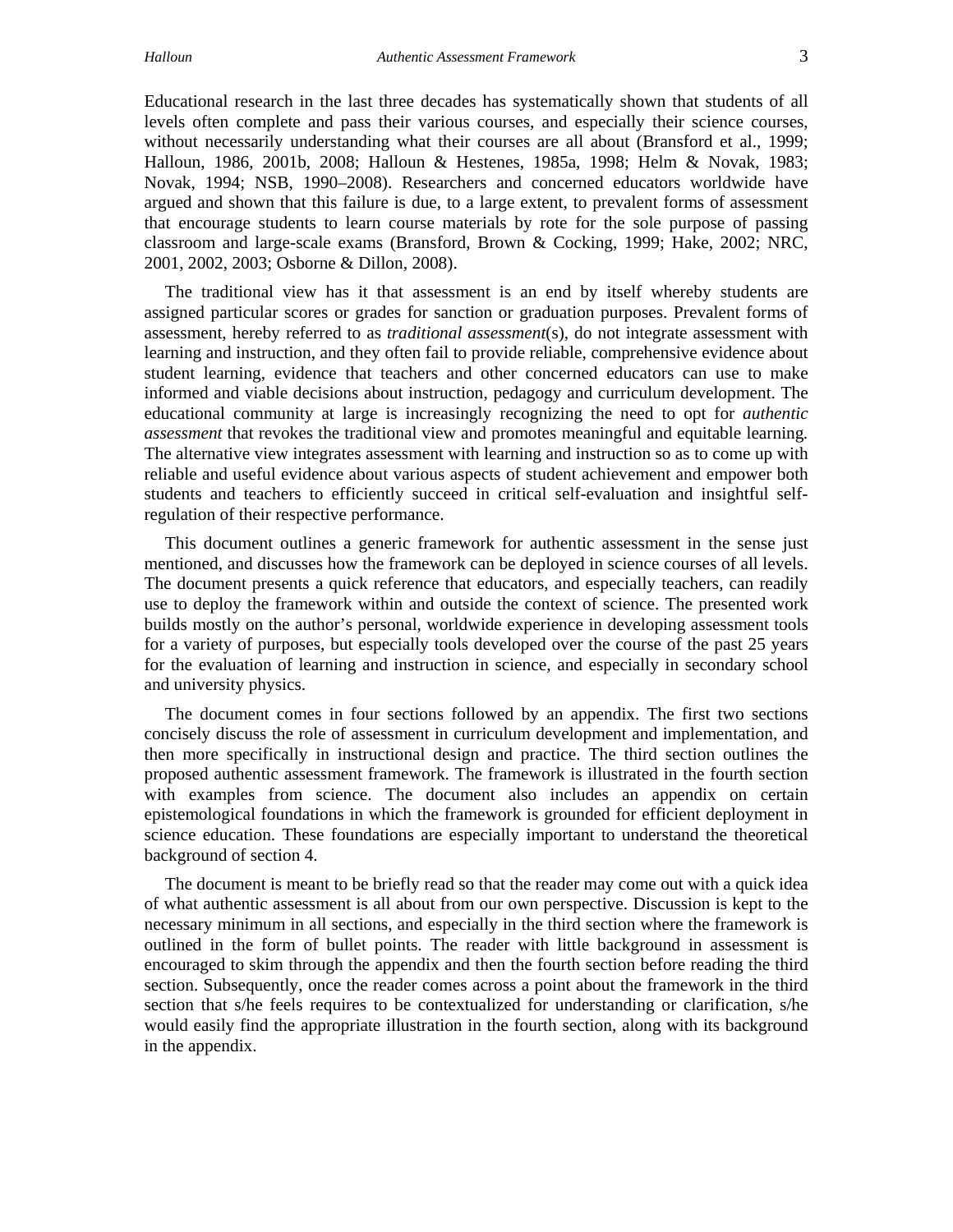# **1. Assessment and evaluation in a curriculum**

 The philosophy of educational assessment cannot be isolated from the philosophy of any particular curriculum. As shown in Figure 1, the nature of assessment must be explicitly specified when a given curriculum is put together. The figure shows that the philosophy of assessment, like that of the program of study and of learning and instruction, is determined by the framework of the curriculum itself, and then by the specifics of curriculum implementation.

 A curriculum is usually about a given discipline or set of interconnected or integrated disciplines. A country may, for example, adopt separate curricula for separate scientific disciplines (e.g., physics, chemistry, biology, geology), or it may put together a common curriculum for all scientific disciplines. It may do the same for various languages, or it may even integrate science, language and other disciplines together, and thus go for a more generic and encompassing curriculum.

 The curriculum framework embodies and reifies the broad vision and aspirations of education in a given country, while accounting for the particular philosophy and pedagogy pertaining to the respective discipline(s). The framework subsequently sets the general *profile* that students are desired to develop following the completion of their education at specific levels (Fig. 2), along with general norms or standards for ascertaining the extent to which students have actually succeeded in developing the target profile.

 The nature of the target profile also varies from country to country, depending on the nature and scope of the curriculum, and also on how specific policymakers want the profile to



**Figure 1**. Broad view of a curriculum.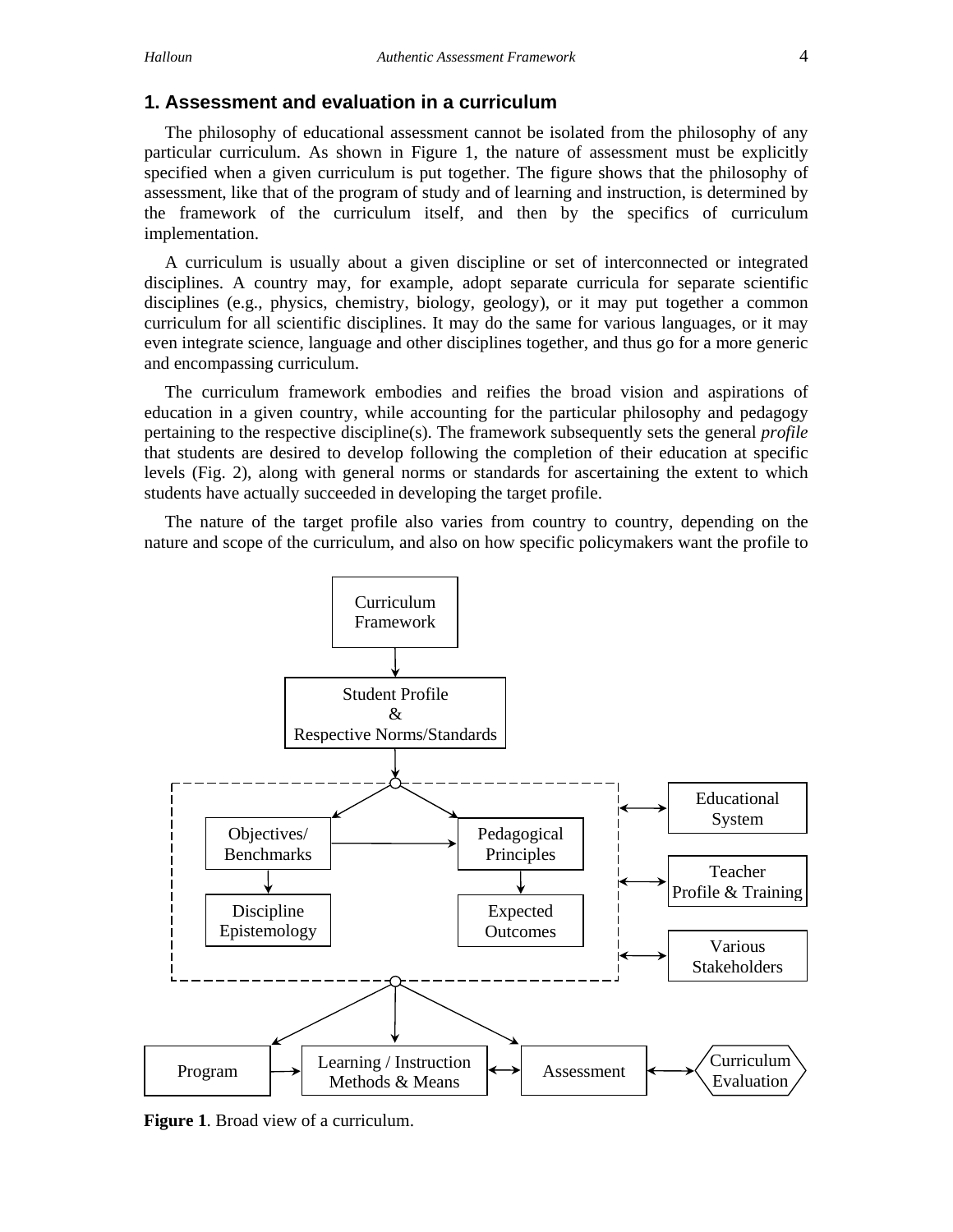be decreed. On one end of the spectrum stand countries that specify general qualifications which students are hoped to develop. On the other end of the spectrum are countries that spell out in detail measurable outcomes around which the curriculum and the entire educational system would be built. Most other countries stand somewhere in between the two poles of the spectrum, including those countries opting for what is nowadays called standards-based education. Once the target profile is defined, and based on appropriate epistemological and pedagogical foundations, *expected outcomes* are inferred for specific courses. The role of assessment is subsequently to ascertain to what extent *observed outcomes* during curriculum implementation match expected outcomes.

 Assessment is thus about student outcomes, about the extent to which individual students develop expected conceptions, processes or dispositions (Fig. 2). Assessment can never directly target educational standards or related objectives. Standards and objectives are *evaluated indirectly* by assessing student achievement of the expected outcomes. In this respect, *evaluation* is to be distinguished from assessment, though it closely relies on the latter. Evaluation is about the process, the system; about the merits of a whole curriculum and especially the merits of its standards and objectives. Assessment is about the product, about student learning, and more specifically about students' *achievement* of the expected outcomes, and, in very limited instance, about students' aptitude to achieve these or other outcomes.

# **2. Assessment-guided pedagogy**

 Learning and instruction are still overwhelmingly test-driven virtually all around the world, despite all reform movements that have lately been calling to the contrary (AAAS, 1990; AAC&U, 2002; Bransford et al., 1999; NRC, 1996, 2001, 2002; Osborne & Dillon, 2008). Students, parents and administrators ascertain the value of instruction in terms of student scores on course exams, and especially on large-scale state or exit exams where such exams are instituted. Teachers are thus driven to teach to the test, and to allow students learn by rote

#### *Core-disciplinary dimensions*

- *Content knowledge*, drawn from the *episteme* of a given discipline (i.e., from the body of established knowledge shared and accepted by the members of a particular professional community). For example, the episteme of a given scientific community (physicists, chemists, biologists) consists of corroborated scientific theories. A science course is normally about certain *conceptions* (concepts, laws and other theoretical statements that make up certain conceptual models) in a particular scientific theory or set of theories (cf. Appendix).
- *Process knowledge*, drawn from the *methodology* of knowledge construction and deployment in a given discipline. In the case of science, this knowledge pertains primarily to *model* construction and deployment, along with associated *tools* and *rules* (Appendix). The ultimate target of a given curriculum is to stabilize process knowledge so as to turn it into permanent *skills* in student profiles.

#### *Meta-cognitive dimensions*

- *Learning styles*, which primarily are about processes of reflective thinking that help students regulate their own profiles in insightful and meaningful ways.
- *Emergent trends* or *dispositions*, which include habits and attitudes that are characteristic of a given professional community. In the case of science, dispositions include habits and attitudes commonly referred to in recent calls for scientific literacy. They also include respective student views about the nature and relevance of science.

**Figure 2**. Dimensions of student profiles as anticipated in science curricula. Details of the four dimensions should be specified in the objectives and/or benchmarks of a given science curriculum (Halloun, 2004a/2006, 2008).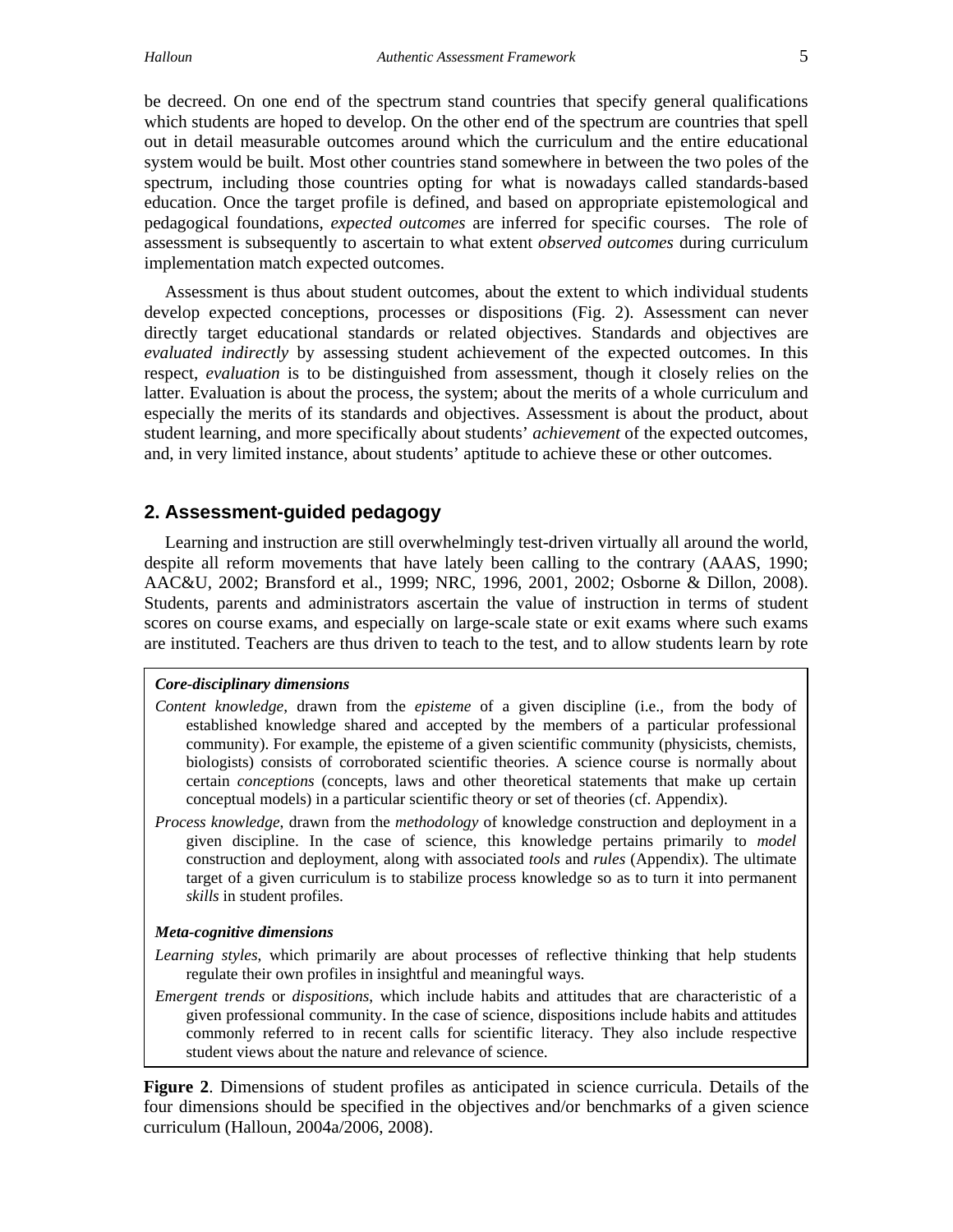just enough material to score well on various exams, so that their administrators remain satisfied with their accomplishments. Assessment is thereby conceived as an end by itself rather than means to a more dignifying end: meaningful and equitable learning of any discipline.

 To turn things around, learning and instruction need to be *assessment-guided rather than test-driven*. Classroom assessment should be considered not for merely deciding the fate of students in a given course, but especially for reliably ascertaining the extent to which individual students have meaningfully developed expected outcomes at specific points of instruction, so that appropriate learning activities may be designed and carried out to help students actively engage in self-regulation, and evolve toward the anticipated level of understanding and performance. Large-scale assessment (e.g., mandated local or state exams) should be meant to provide reliable evidence about the extent to which students develop an anticipated profile rather than an indication of students' capacity for rote learning, i.e., their ability to memorize and spontaneously reproduce specific content or problem solving routines discussed in textbooks.

 As they currently stand, traditional classroom and large-scale assessments cannot guide learning and instruction. They often fail to provide reliable evidence about student learning, evidence that teachers and other concerned educators can use to make informed and viable decisions about instruction, pedagogy and curriculum development. Research in the last three decades has consistently shown that traditional assessments suffer three major shortcomings. They fail to: (a) reliably ascertain the extent to which students meaningfully achieve expected outcomes, (b) identify progress or evolution paths of individual students throughout the course of instruction, and (c) allow tracking of student evolution along these paths in meaningful ways.

 Such shortcomings are primarily due to the fact that the results of traditional assessment are presented in the form of numerical or letter scores that do not necessarily reflect what a given student has actually learned or missed from the expected outcomes. The problem extends to all numerical measures of traditional assessment, whether norm-referenced or criterion-referenced. Traditional norm-referenced assessment results in grades or scores that allow ranking students relative to one another or to some norm group of students (high or low achievers). Criterion-referenced assessment often positions students relative to preset score intervals that do not necessarily reflect a cognitive or epistemological hierarchy of what students were tested about. In both types of assessment, two students may receive the same score (or letter grade) without necessarily achieving, or failing to achieve, the same expected outcomes, and a student may receive a higher score than another without necessarily achieving outcomes of higher cognitive order. The philosophy of all forms of traditional assessment needs to be significantly and feasibly modified so as to curtail the shortcomings mentioned above, and end with long-awaited authentic assessment. As we discuss in sections 3 and 4 below, our research shows that test content can be carefully chosen, and student achievement may be systematically graded and normalized so as not to merely rank students relative to one another or to a preset scale, but to *mark individual students' position on a cognitive evolution path mapped on the epistemology of the discipline* being studied. A student score (or any other measure) would then tell where exactly a student stands on this path, and more importantly, it would reliably tell what a student has actually learned and missed in her/his course or program of study.

 Assessment subsequently becomes *authentic* in the sense that it would provide valid, reliable and transparent indicators of what students have actually learned and what they can do with their knowledge, and not just a rough estimation of their capacity to memorize and recall things by rote. Authentic assessment bring about outcomes: (a) that individual students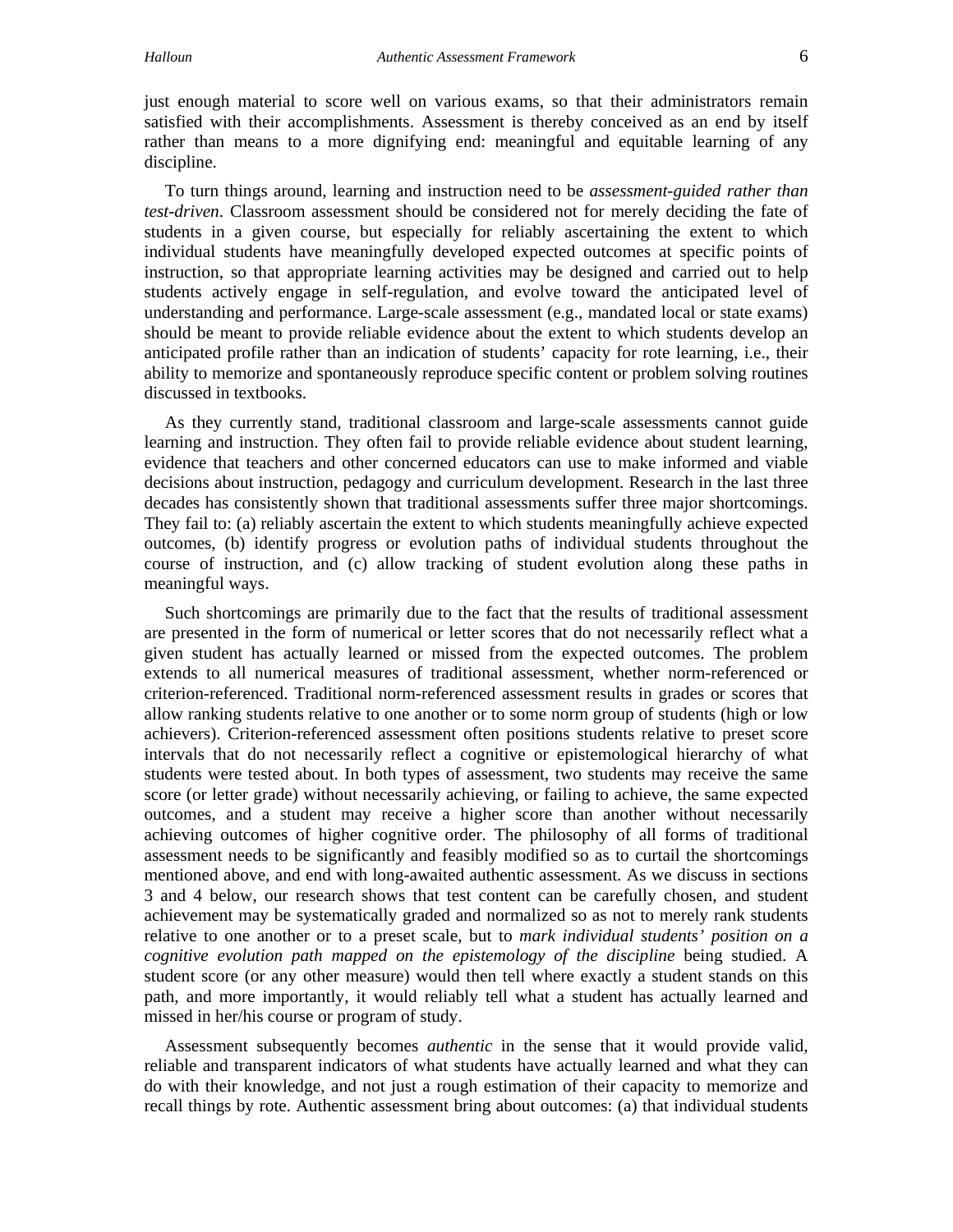can readily use to evaluate and regulate their own profiles, and (b) upon which teachers can reliably rely to ascertain students' achievement and diagnose their difficulties, so that they may determine how to mediate learning successfully. More specifically, authentic assessment enables teachers (and all concerned stakeholders, especially curriculum developers): (a) discern knowledge that is critical for success and meaningful learning of course materials, (b) ascertain how successfully students develop such knowledge at specific points of instruction and how they evolve in the course of instruction, and (c) interpret the measures of assessment so that informed and constructive decisions can be made about learning and instruction, as well as about various aspects of a given curriculum.

# **3. Authentic assessment framework**

 Authentic assessment, like any other educational activity, must be grounded in a welldefined framework that sets the norms, principles and rules for designing, implementing, interpreting, evaluating and refining all possible assessment tasks. The framework in question must, in principle, be the framework of the curriculum whose expected outcomes are the object of assessment (Fig. 1). It may eventually be a complementary framework well-aligned with the curriculum framework. In the following, we outline an authentic assessment framework that is flexible and plastic enough to be easily integrated in, or adapted to, any curriculum.

 The proposed framework stems from over 25 years of research in assessment and curriculum development in which the author has been involved worldwide, mostly in science education. It significantly deviates from the traditional view of assessment. Educators used to traditional assessment might, at first sight, dismiss it as unrealistic or unfeasible. Our research and practice suggest that every single aspect of the framework is feasible within the appropriate classroom environment and educational system. Yet we do acknowledge that it may be quite impossible for someone used to traditional assessment to shift entirely to the proposed framework. Such a shift must be done gradually so that the initiated user can fully grasp the foundations of the framework and develop knowledge and skills required for its implementation. It must also be done only following appropriate training in the context of an educational system that would provide necessary support to allow and sustain the conversion to authentic assessment.

**Assessment** is a **process** primarily for ascertaining to what extent students achieve  **expected outcomes** spelled out in a given curriculum. It uses specific  **tools** (i.e., tests or other tasks, and respective means) that yield  **observed outcomes** (actual student **achievement** in assessment tasks). These outcomes are quantified with objective  **measures** (e.g., test scores) that are statistically  **analyzed** in order to determine the  **proficiency** of individual students, i.e., the extent to which observed outcomes are consonant with expected outcomes, and subsequently help students  **regulate** their profiles (Fig. 2), teachers regulate their instructional design and practice, and all concerned stakeholders  **evaluate** the viability of all curricular components.

**Figure 3**. The language of assessment.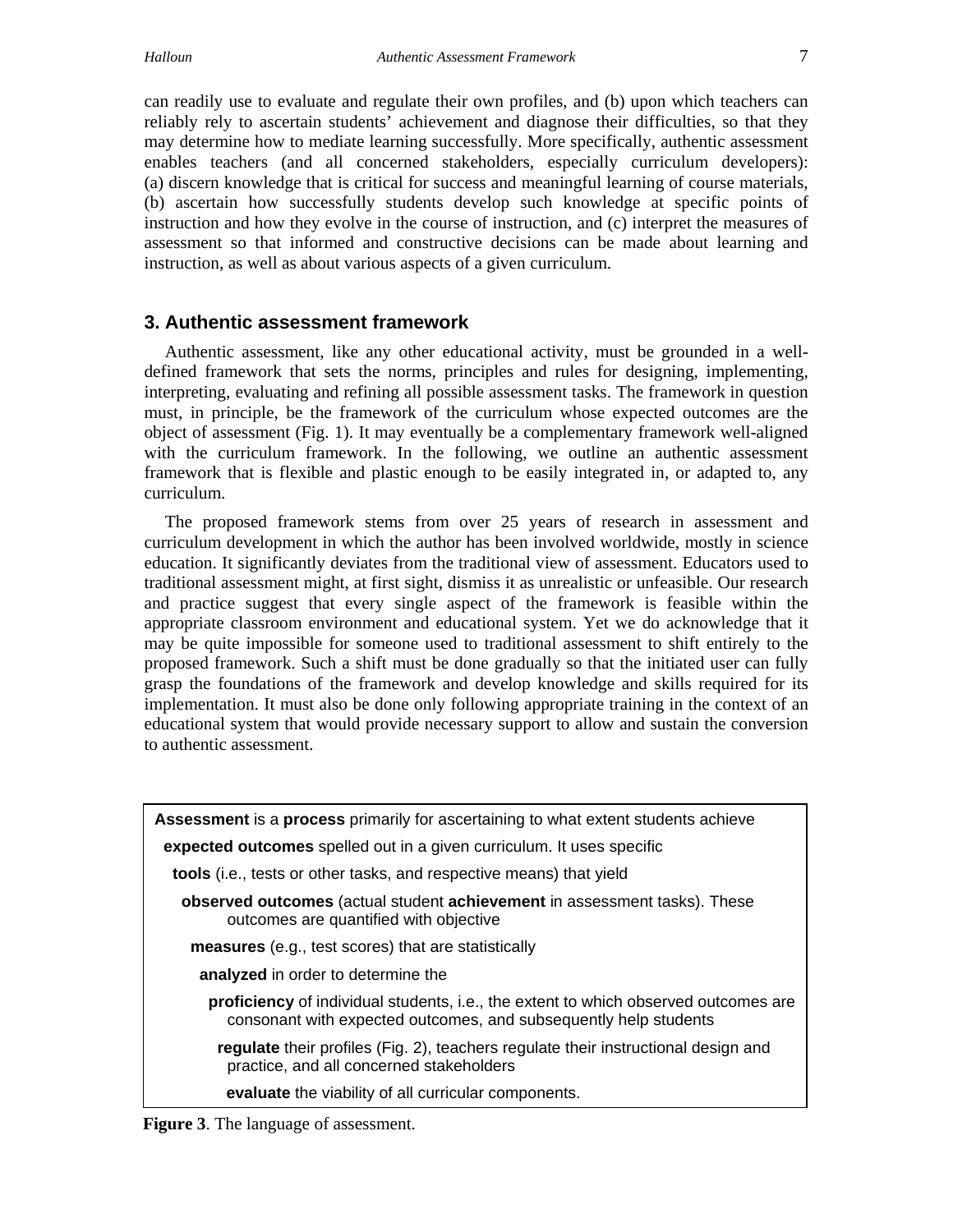Major tenets of authentic assessment are presented in the following ten subsections in the form of concise bullet points. Critical aspects are illustrated in the context of science courses in the last section of the document, and frequently used terminology is featured in Figure 3. The framework covers a broad range of assessment aspects, theoretical and practical, and it cuts across all disciplines commonly covered in K-16 education. As presented, the framework is somewhat comprehensive, but not exhaustive. Each subsection deserves at least one chapter in an assessment textbook, in order to broadly cover aspects herein discussed, as well as other salient aspects not accounted for in our discussion.

#### 1. Reference, outcomes and goals

- 1. *Reference*. Educational assessment is grounded in the framework of a given curriculum in order to serve the purposes of this particular curriculum. All theoretical and practical aspects of assessment are set in reference to that curriculum. There is no "one-size fits all" assessment. Yet, authentic assessments all share some common grounds, the best part of which may be found in, or derived from, our proposed framework.
- 2. *Outcomes*. Assessment targets expected outcomes specified, at least in part, in a given curriculum. Assessment does not target educational standards or curricular objectives, although it serves to partially and indirectly evaluate standards and objectives. Educational standards are commonly defined for a broad range of disciplines (e.g., science or mathematics), and objectives are specified for individual disciplines (e.g., physics or algebra) so as to define components of the profile (expected outcomes) that individual students are anticipated to develop by the end of a given course or set of related courses.
- 3. *Goals*. Authentic assessment is meant not to sanction or rank students, but to allow various stakeholders to reason from evidence so as to reliably ascertain their accomplishments vis à vis student achievement and evolution in the context of a given curriculum, and make viable inferences for meaningful and equitable learning.

#### 2. Stakeholders and utility

- 4. *Stakeholders*. Students and teachers are major stakeholders in assessment. Other stakeholders include parents, administrators, curriculum developers, educational researchers, and other educators and policymakers.
- 5. *Learning utility*. Authentic assessment is an integral part of learning. It helps individual students ascertain their strengths and weaknesses so as to gain increasingly better control over the evaluation, regulation and evolution of their own profiles, and subsequently succeed in meeting the ends of the followed curriculum.
- 6. *Instructional utility*. Authentic assessment is an integral part of instruction. It helps a teacher ascertain how successful individual students are in achieving the expected outcomes at particular points of instruction, monitor and mediate student evolution, and subsequently make informed and productive decisions about instructional design and practice. It also helps the teacher evaluate and regulate her/his own teaching practice so that learning becomes more and more meaningful and equitable.
- 7. *Curriculum and systemic utility*. Authentic assessment helps evaluate and refine various components of the respective curriculum, from curriculum framework to program of study and assessment modes (Fig. 1). It also helps concerned administrators and policymakers make informed decisions about the educational system so that it facilitates curriculum deployment in the most efficacious and efficient ways possible.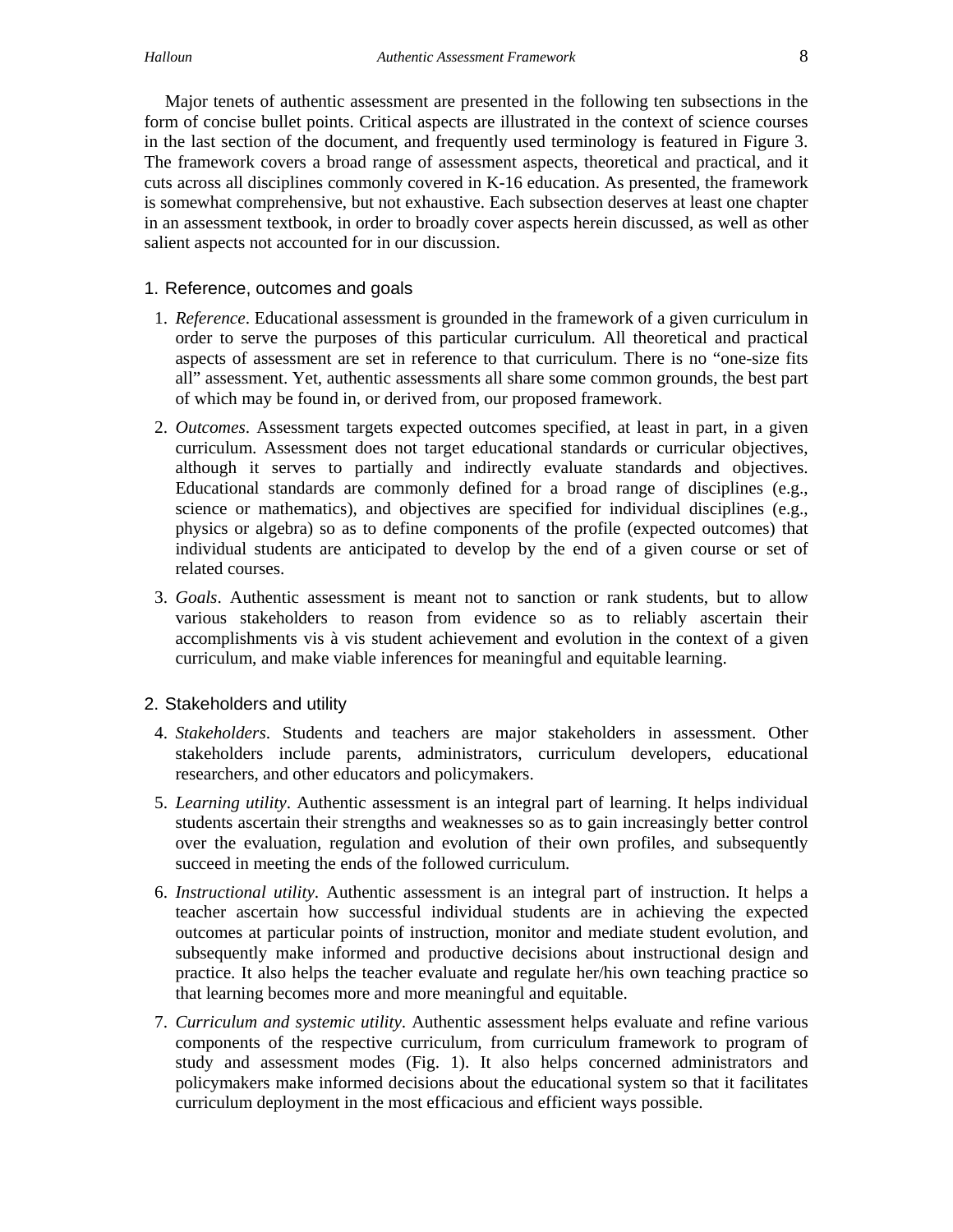8. *Pedagogical utility*. Authentic assessment helps educational researchers continuously evaluate and refine educational theory and practice. It also guides design and implementation of various forms of professional development in education, including pre-service and in-service teacher training, action-research, and the works of professional learning communities.

# 3. Foundations

- 9. *Context*. Assessment is discipline-based. The discipline may consist of a single field of study (e.g., a given science or a given language) or of an integration of many related fields. Discipline episteme and methodology provide the core-disciplinary knowledge (content and process knowledge) that students need to develop and against which student knowledge state needs to be ascertained (Fig. 2). They also provide the necessary context for student development and assessment of the meta-cognitive dimensions of student profiles (learning styles and dispositions).
- 10. *Cognition*. Authentic assessment, like program of study, learning and instruction, is grounded in pedagogy and discipline epistemology (Fig. 1). Discipline epistemology helps convert the specified objectives into measurable educational outcomes, and pedagogy, guided by cognitive science, helps matching outcomes to the cognitive level of students of particular age and intellectual maturity. In retrospect, assessment feeds back into pedagogy by indicating to what extent specified outcomes actually match the cognitive level of the target student population.
- 11. *Design principles*. Reliable evidence requires that assessment means and methods be designed and implemented following well-defined principles that ensure the viability (validity, reliability, transparency, feasibility, efficiency and fairness) of such means and methods, as well as of all subsequent inferences.
- 12. *Commensurability and psychometrics.* The success of a given curriculum is determined by the extent to which students develop the target profile, more specifically by the extent to which observed outcomes are commensurable with expected outcomes. Commensurability implies that the two sets of outcomes be comparable in objective and precise measurable ways, i.e., with quantitative measures. Whence the role of psychometrics in documenting, analyzing, interpreting and reporting obtained measures, with appropriate descriptive and inferential statistical models of educational and cognitive measurement.
- 13. *Limitations*. No assessment can ever fully reveal what a person actually knows or can do. Limitations we are concerned about here come primarily from the main three sides of assessment: examiner (often a teacher), examinee (a student), and medium (assessment tool). From the first two sides come, among others, inherent constraints in student capacity and forms of expression and performance, as well constraints and discrepancies in examiner's and examinee's manipulation and interpretation of assessment tools and outcomes. Such tools are also limited in their transparency, i.e., in their capacity to reveal what they are supposed to reveal, especially when it comes to constructs (student features or traits that we assume to be the cause of an observed outcome and that we cannot directly assess). Assessment thus results in measures of observed outcomes that provide only estimates of a student's profile, estimates whose limits of approximation and precision are function of the adopted design and measurement principles.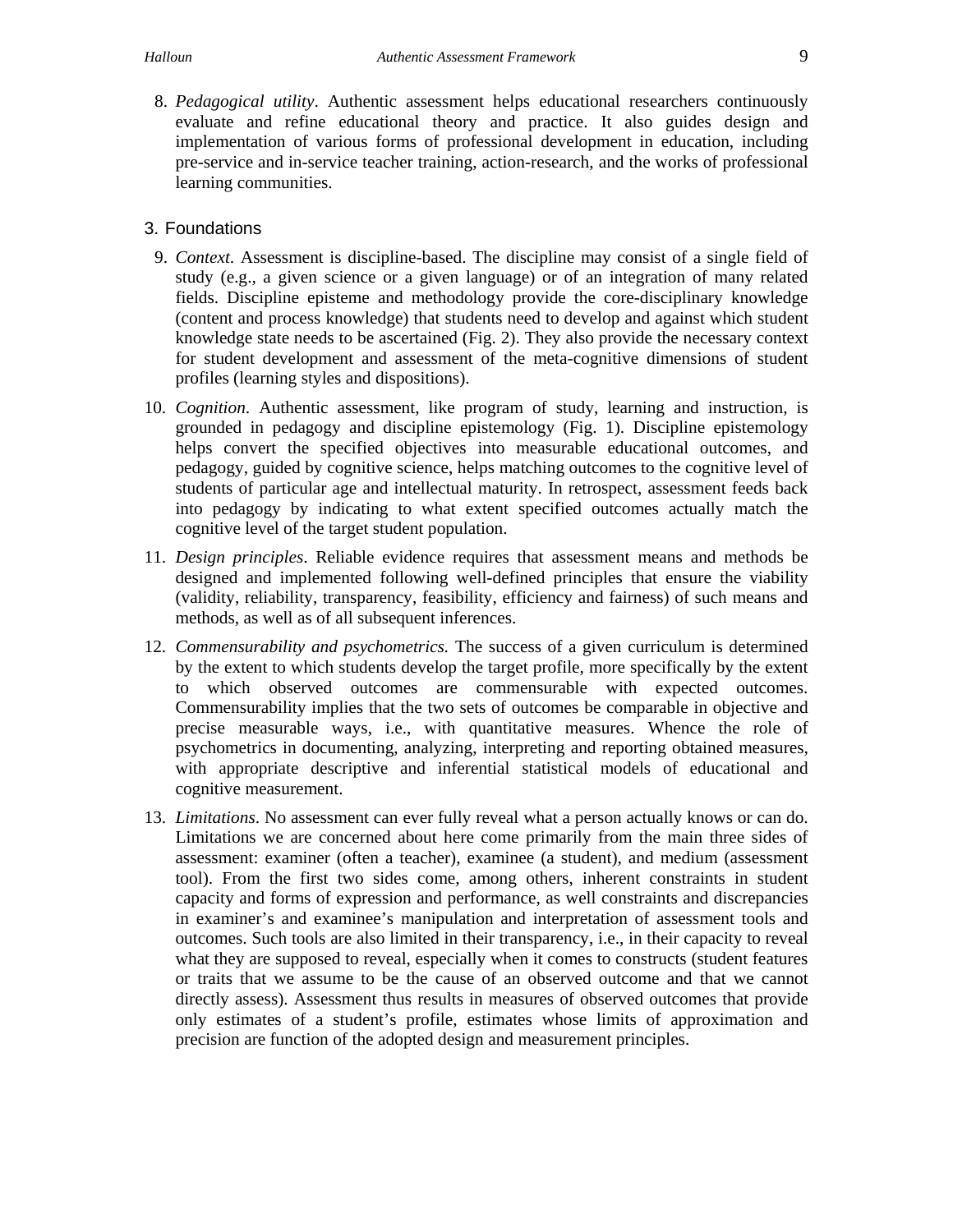### 4. Scope and sequence

- 14. *Scope*. A curriculum is conceived to foster the development of a particular student profile (Fig. 1). Authentic assessment comprehensively targets all four dimensions of the profile (Fig. 2), and reveals how students proceed to develop such a profile, and not just to what extent they succeed in achieving expected outcomes. Depending on the curriculum philosophy and afforded opportunities, the four dimensions may be weighed differently so that some dimensions may be targeted more broadly and deeply than others.
- 15. *Focus.* The scope of assessment (expected student profile) is often so broad that no authentic assessment can ever cover every single outcome specified in the curriculum. Authentic assessment, and especially summative assessment (cf. point 20 below), thus focuses on critical expected outcomes that empower students to have their profiles efficiently and successfully evolve in the desired direction.
- 16. *Continuum*. Authentic assessment seeks continuous and not discrete, dynamic and not static, measures. It concentrates more on revealing student progress and profile evolution along actual developmental paths – there is a multitude of such paths – than on providing episodic snapshots of individual students' achievement.
- 17. *Sequence*. Authentic assessment (like learning and instruction) follows reiterative and not linear paths. Following each assessment exercise, students are afforded to go back, reflect on, and insightfully regulate, their current profiles so that they become increasingly commensurable with the target profile. The same assessment exercise needs to be subsequently revisited, in one form or another, to establish evidence of successful regulation.

# 5. Types

- 18. *Achievement vs. aptitude assessment.* Achievement measures are actual status measures; they are about what a student have actually learned in a given course. Aptitude measures are provisionary measures; they are about what a student can possibly learn or achieve in the course beyond what achievement measures indicate. For all practical purposes in a given course, authentic assessment relies more on achievement than on aptitude assessment. The latter is relied upon mostly for diagnostic or predictive purposes at the beginning of a given course or course units.
- 19. *Content vs. performance assessment*. Content assessment is about what students know in a given course (mostly content knowledge and, to a lesser extent, some dispositions in Fig. 2), whereas performance assessment is about how students go about constructing and deploying what they know (process knowledge and learning styles in Fig. 2). Authentic assessment is comprehensive in the sense discussed in point 14 above. To this end, it relies on both content and performance assessment. Unlike content assessment, performance assessment requires observing and measuring students in action. Performance tasks consist of group or individual activities conducted inside or outside the classroom, and observed by the teacher directly or remotely with the use of appropriate technology (cf. points 26, 27 below). Such tasks include demonstrations, case studies, laboratory experiments, and respective whiteboard presentation and discussion.
- 20. *Internal vs. external (large-scale) assessment*. Authentic assessment may be internal or external. Internal or classroom assessment has a limited scale (a single class or a limited number of similar classes in a given school), and is owned by a particular teacher and her/his students. External assessment is a large-scale assessment conducted by district, state or international agencies, be it public or private, and is owned by the administering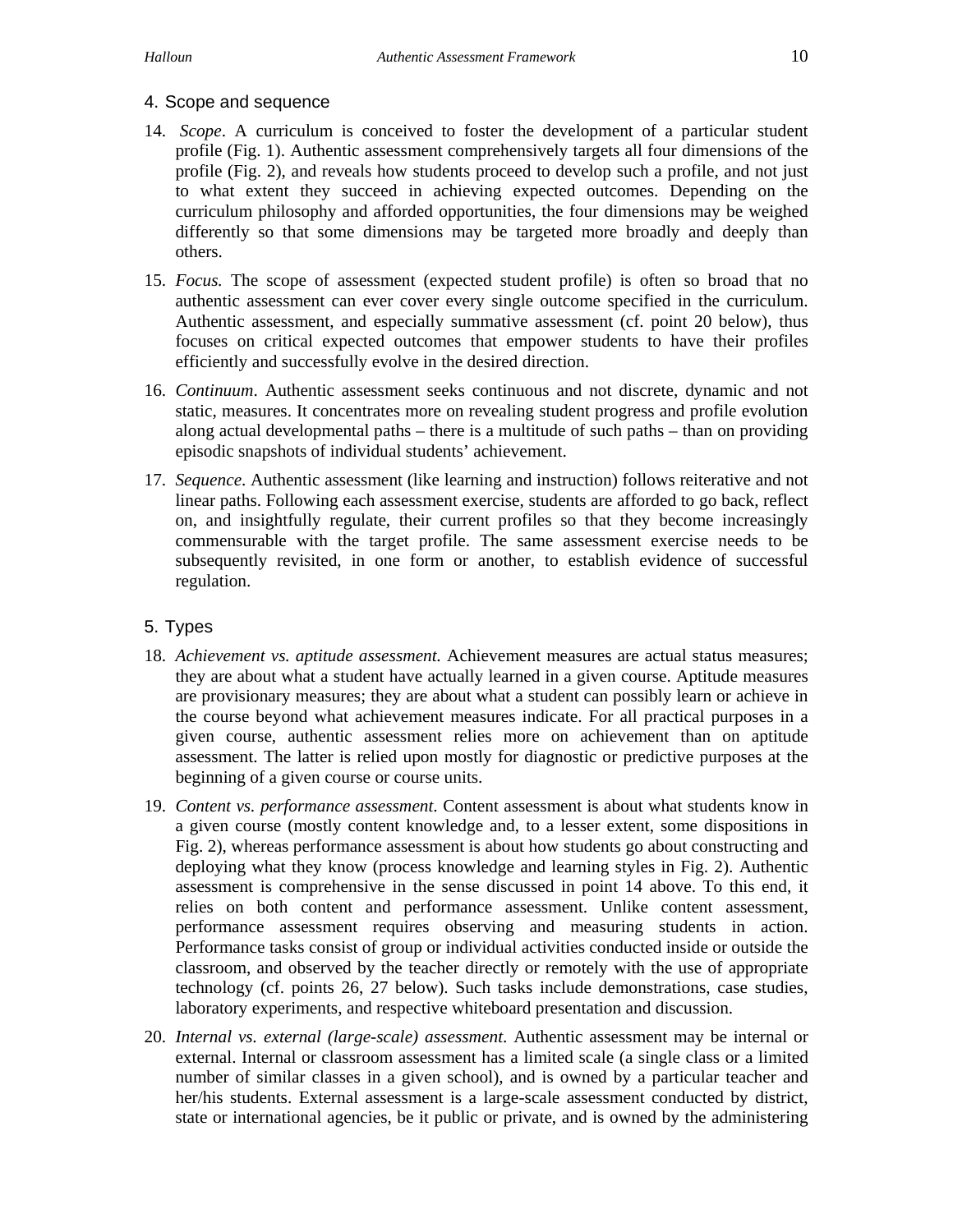agency (e.g., mandated state exams, International Baccalaureate, standardized tests). Internal and external assessments complement one another for optimizing learning and instruction, and especially in curriculum evaluation and refinement.

- 21. *Formative vs. summative assessment*. Formative assessment is the most frequent and indicative form of assessment. It is about the details of a given course (e.g., content or process knowledge pertaining to every section in a given chapter). Summative assessment is about the big picture in some units of a given course (assessed in partial exams) or an entire course (assessed, say, in final exams, exit exams, standardized tests). Authentic assessment relies on both types of assessment, though more on formative than summative assessment, for ascertaining student progress and for planning instruction and assigning learning tasks, and on a weighed balance of both types of assessment for deciding the fate of individual students at the end of a given course, or for graduation purposes at any grade level.
- 22. *Placement vs. diagnostic assessment*. Placement assessment serves to ascertain what a student knows at the beginning of a course, about prerequisites and course content, in order to determine the appropriate learning path for the student and assign him/her to the proper group for team work. Diagnostic assessment serves to ascertain what a student knows and does not know at various points of instruction (e.g., at the beginning of every course unit or activity) in order to decide on the proper remedial learning tasks for the student to overcome her/his difficulties. Authentic assessment relies on both forms of assessment, but especially on diagnostic assessment for refining the learning path of individual students.

There are of course other types of assessment that may be distinguished and contrasted following a variety of classification criteria. For all practical purposes, the types discussed above are the most prevalent and most useful for authentic assessment.

# 6. Tools

- 23. *Tools*. Authentic assessment requires a variety of coherent and complementary assessment tools. Various expected outcomes cannot be assessed all the same way, and no single tool can ever fully disclose whether a student has actually achieved a given outcome. Tools include tasks and respective means. Tasks include, but are not limited to, written tests and assignments, ethnographic surveys and interviews, field/observation reports, case studies, and experimental projects. Means include all necessary materials (from exam paper to computers and laboratory equipment) for carrying out a given task.
- 24. *Closed (or objective) and open (or subjective) tasks.* Closed tasks describe problematic situations and provide students with alternative answers/solutions for choice. Examples include true/false questions, multiple-choice and rating-scale tests. Open tasks leave it to students to come up with their own answer or solution. Open tasks are usually more reliable than closed tasks in all types of authentic assessment. Closed tasks may be sufficiently reliable if they are developed and validated following rules and principles typically followed in the development and implementation of standardized tests.
- 25. *Written and oral tasks*. Except for performance assessment that is better conducted orally and through think-aloud, all types of authentic assessment discussed above can be conducted in either written or oral form. Written assessment is not limited to paper-andpencil. It extends to whiteboard presentations and various forms afforded by today's technology, and especially information and computer technology (ICT). It may be conducted locally (e.g., in a given classroom) or remotely (e.g., at home).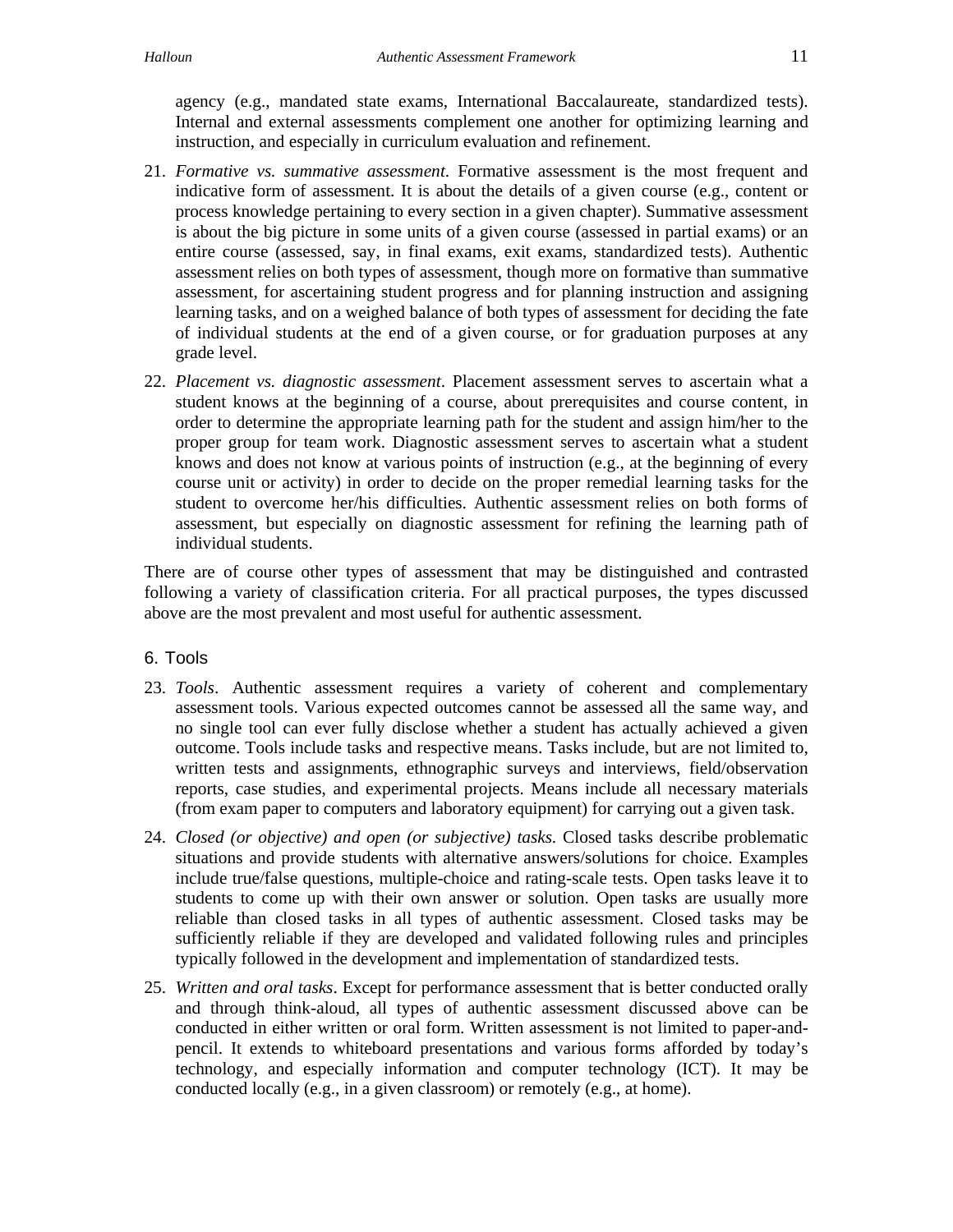- 26. *Individual and group tasks*. Authentic assessment relies on a balance of individual tasks and teamwork. Individual tasks are especially needed to determine the position of individual students on a given evolution path. Group tasks are especially useful to help individual students efficiently evolve on such a path.
- 27. *Technology*. Technology, and especially ICT, is used to improve the efficiency and friendliness of assessment, but not necessarily the quality of observed outcomes. For example, ICT helps allocating less time for assessment and more time for active learning and instruction in the classroom, and reducing students' fear and tension.

### 7. Taxonomy and critical thresholds

- 28. *Taxonomy*. Expected outcomes in a curriculum are derived from, or grounded in, the episteme of a given discipline. Their choice is governed by: (a) respective epistemology and methodology, and (b) related student cognition and adopted pedagogical principles (Fig. 1). A detailed taxonomy of such outcomes is spelled out along the four dimensions of Figure 2 for every instructional unit in a given course. The taxonomy is followed in all activities throughout instruction, from lesson planning and implementation, to assessing student achievement of the expected outcomes.
- 29. *Benchmarks*. Due to a variety of practical constraints, especially time constraints, no assessment, and especially no summative assessment, can ever fully cover all expected outcomes or all aspects of any given expected outcome. Authentic assessment, and particularly summative assessment, is thus carried out relative to specific benchmarks, i.e., the most critical elements of expected outcomes, especially those pertaining to the big picture in a given unit or course. Benchmark taxonomy is especially useful in profile and curriculum evaluation.
- 30. *Normative assessment and proficiency*. Authentic assessment is normative in the sense that it is conducted relative to a pre-established taxonomy and success criteria. The proficiency of a given student is a relative state that defines the extent to which the student has actually achieved an expected outcome or a set of related outcomes, i.e., the commensurability between observed and expected outcomes. The most meaningful proficiency in authentic assessment is the one defined in terms of benchmark taxonomy.
- 31. *Success criteria*. A match or consonance between an expected outcome and an observed outcome (commensurability) is determined in terms of pre-established norms and criteria. The match in question can never be perfect since no student, especially no secondary school or college student, can fully master any given expected outcome. The criteria set the level at which an observed outcome can be considered as successful achievement of the expected outcome. Such criteria are set in authentic assessment for individual outcomes and benchmarks, as well as for an entire profile, so that obtained evidence can be measured and interpreted objectively, and independently of the special interests and idiosyncrasies of any of the stakeholders, especially teachers and students.
- 32. *Critical thresholds.* Such thresholds define critical levels of proficiency that individual students need to attain before they can be introduced to new materials in a given course. The most critical of these thresholds are what we call the basic threshold and the mastery threshold. The basic threshold corresponds to the minimum standards of meaningful understanding that any student should meet, irrespective of the initial competence level and interests of the student. This critical threshold embraces, in any discipline, so-called primary outcomes. These are the most elementary, but the most fundamental expected outcomes in a given course, both from cognitive and epistemological perspectives. No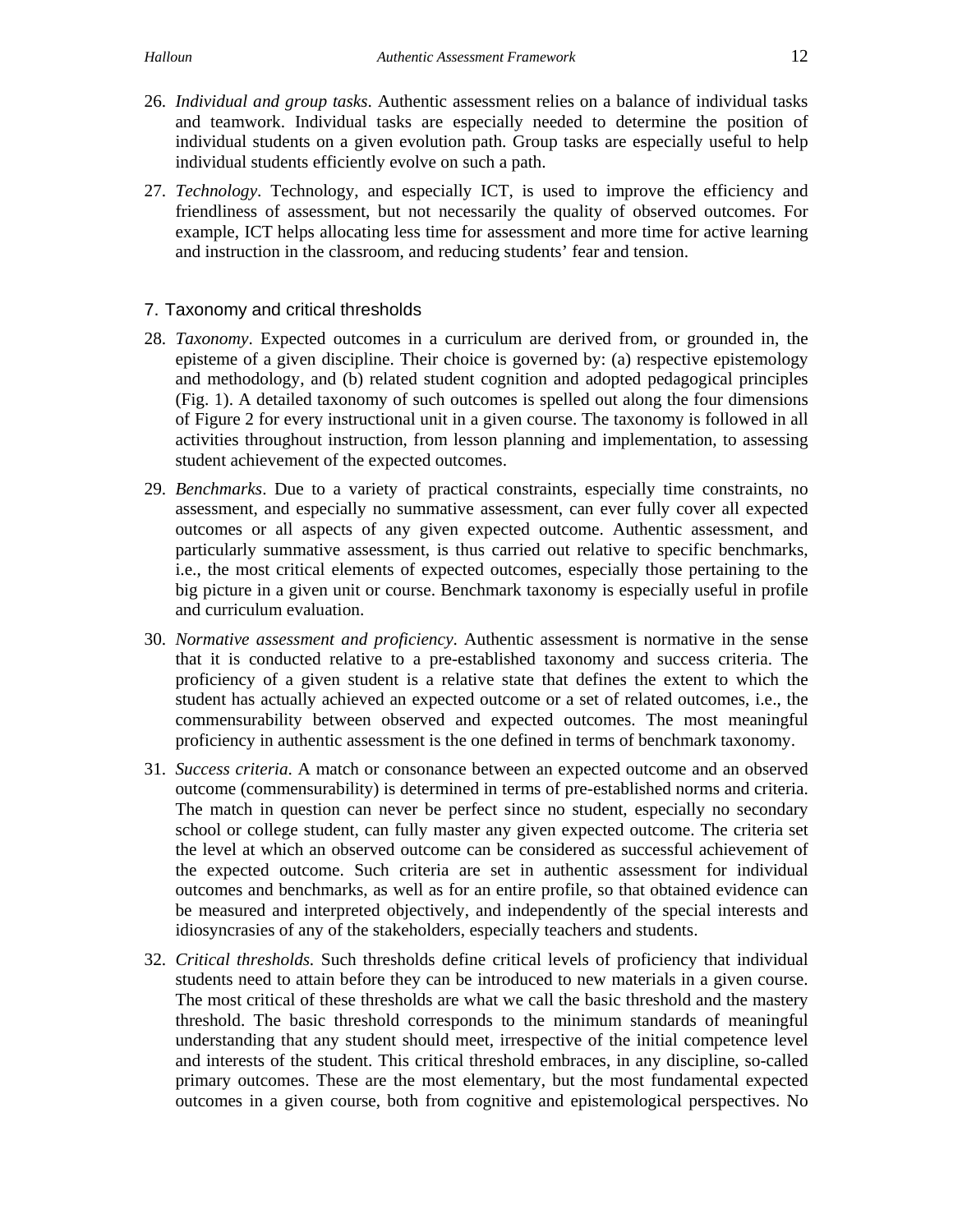student can achieve any higher-order outcome without mastering first all primary outcomes. Teachers' role in mediating learning is most critical below the basic threshold. The extent and importance of teacher's mediation gradually diminishes until students reach the mastery threshold. Most students can virtually proceed on their own in achieving expected outcomes that fall beyond the latter threshold.

#### 8. Measurement

- 33. *Indicators*. An indicator is a quantifiable evidence of student proficiency. Given the complexity of an anticipated student profile and respective outcomes, no single indicator can ever measure the proficiency of individual students at any point of instruction. Numerous indicators are used in authentic assessment to measure student proficiency in each of the four dimensions distinguished in Figure 2, especially in formative assessment.
- 34. *Measures.* A measure is a value (often a numerical score) assigned to a given indicator on an appropriate scale. This scale may be nominal (e.g., true or false indicators), ordinal (rating-scale indicators), interval (numerical- or letter-graded indicators), or ratio-type. Authentic assessment relies on all sorts of measure, but especially on interval measures. Though they are traditionally treated as ratio-type, numerical scores actually are interval measures (they have no real zero, and a double score does not indicate a twice better achievement). Appropriate transformations can sometimes be carried out, with extreme caution, to convert any of the first three types of measures into ratio-type for statistical analysis purposes.
- 35. *Graders*. Authentic tasks, including those of classroom assessment, may be graded by stakeholders other than teacher, especially students. Student self grading and peer grading of various assessment tasks are crucial in promoting critical thinking and self-evaluation and self-regulation.
- 36. *Matrices and evolution maps.* For efficient interpretation and statistical manipulation, measures corresponding to a given dimension in student profiles are documented in welldefined matrices. Such matrices may be readily interpreted in authentic assessment to track the evolution of individual students' proficiency throughout the course of instruction, or graphically converted into evolution maps to this end.
- 37. *Criterion-referenced and norm-referenced measures*. Individual and matrix measures of authentic assessment can be interpreted and deployed either as criterion-referenced or norm-referenced measures. Either way, these measures do not loose their primary utility in positioning individual students' proficiency on a given evolution path, and especially relative to respective critical thresholds.
- 38. *Viability*. Indicators and respective measures of authentic assessment are chosen and scaled so as to provide relatively objective, valid, reliable, transparent, feasible, efficient and fair evidence about student proficiency, within certain limits of approximation and precision that should be well kept in mind during the entire assessment process, and especially while interpreting observed outcomes and respective measures.

#### 9. Data collection and analysis

39. *Documentation*. Multiple and transparent means are used for documenting and reporting assessment tasks and measures. Means include, but are not limited to, task templates, spreadsheets, student evolution logs, and portfolios.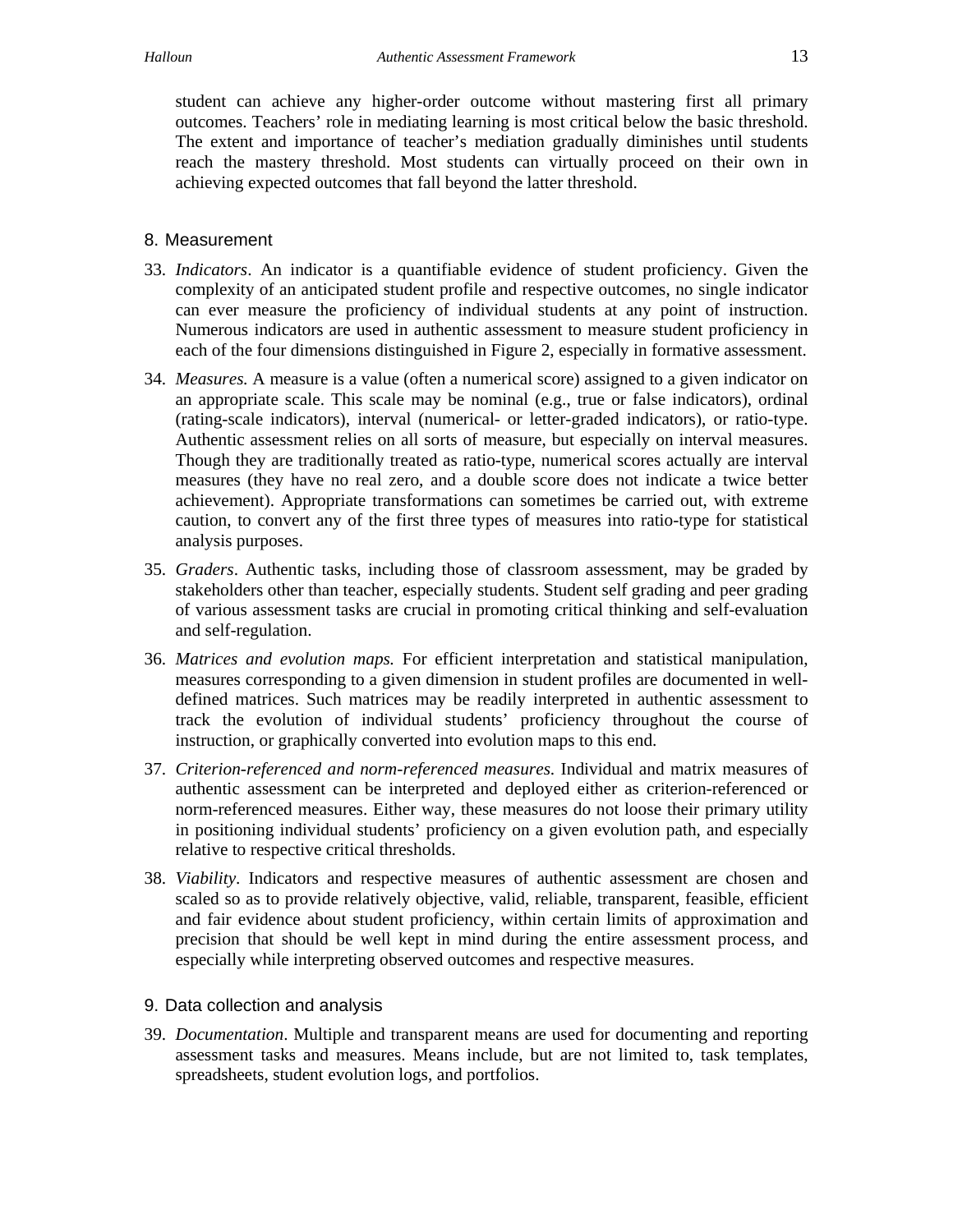- 40. *Analysis*. Assessment measures are analyzed (and interpreted) based on all five foundations of authentic assessment delineated in sub-section 3, and against taxonomy and criteria discussed in sub-section 7. Classical and modern statistical models are used in this respect, with keen attention to the assumptions underlying any of these models.
- 41. *Feedback*. Teachers provide students, directly or through ICT, with timely and explicit feedback about their performance on assessment tasks. Feedback includes a detailed report about observed outcomes, along with guidelines on how to ascertain these outcomes against expected outcomes (self-evaluation) and how to proceed in selfregulation.
- 10. Interpretation
- 42. *Classroom implications*. Internal authentic assessment is used for planning, revising and orienting instruction, and especially for assigning remedial activities for individuals and groups of students with non-satisfactory proficiency. It is also used, in conjunction with external assessment, to evaluate and regulate instructional practice through continuous action-research conducted by individual and groups of teachers giving the same course.
- 43. *Large-scale implications*. Authentic assessment is used, in all its forms, to evaluate curriculum, pedagogy, and educational theory. It is also used to guide various aspects of professional development, from pre-service to in-service teacher training, and from specific training workshops to the works of professional learning communities.
- 44. *Transfer*. Assessment interpretation is not confined to the target course or discipline. Students' ability to transfer what they achieve in a given course or discipline to other courses or disciplines is a major indicator of meaningful learning. Longitudinal documentation, analysis and interpretation of assessment measures are thus critical in evaluating curriculum, pedagogy and educational theory.

# **4. Authentic assessment in science education: An illustration from classical mechanics**

 The framework presented above is generic in the sense that it applies to any course at any educational level. In this section, we briefly illustrate how major practical tenets of the framework can be deployed in the case of science education. In particular, we discuss how internal, formative and summative assessment of achievement can be conducted in a typical secondary school or college physics course dealing with the Newtonian theory of mechanics. We concentrate our discussion on the taxonomy and critical thresholds because of their importance not only in assessment, but throughout the learning process, from planning lessons and carrying out learning activities to assessing student achievement.

 Our discussion is situated in a pedagogical and epistemological framework that answers common calls for reform in science education worldwide. It is derived from our work on modeling theory in science education, and is outlined in the appendix.

 For all practical purposes, taxonomy is perhaps the most critical aspect of assessment. Without a clearly spelled out taxonomy, teachers and students alike would be lost throughout the educational process, and assessment would fail to portray a reliable picture of student proficiency. In the following, we provide a partial taxonomy of the core-disciplinary dimensions pertaining to the Newtonian theory of mechanics. The taxonomy is about the most important three levels in the conceptual hierarchy of any scientific theory: concept, model and theory (Appendix).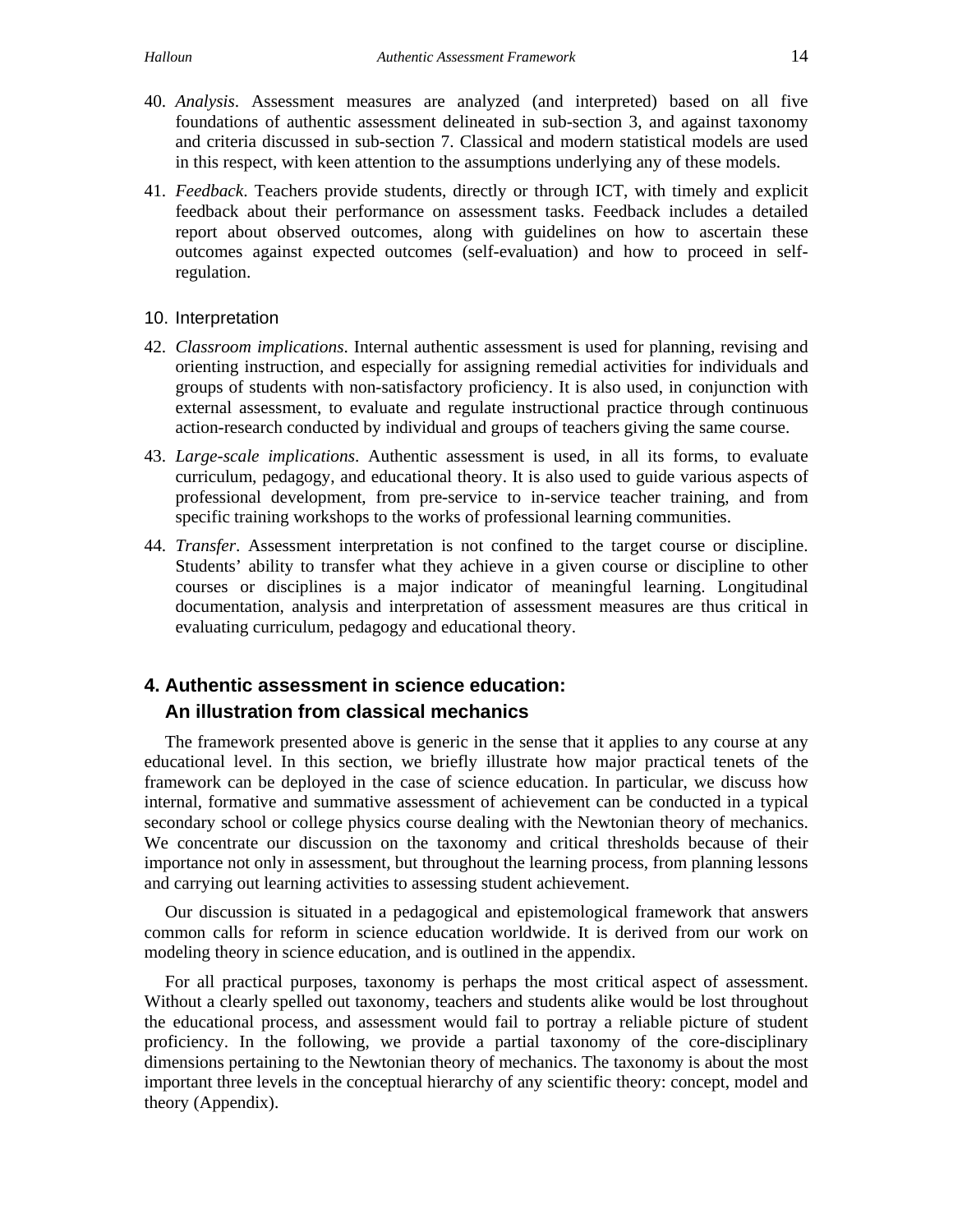Cognitive and epistemological research has shown that there is a common pattern in the structure of all scientific concepts, and in the way these concepts are constructed and deployed in the scientific community. The same also goes for all scientific models or theories. Concepts' structural pattern is captured in our work in what we call the *content concept schema*, and the respective construction and deployment pattern, in what we call the *process concept schema*. The dual concept schema (content and process) is a generic template that allows any teacher or concerned educator to lay out explicitly the core-disciplinary taxonomy of any scientific concept, whether for instructional design and implementation or for assessment. The schema is discussed in the appendix, and is illustrated below with the case of the Newtonian concept of force.

 The content concept schema basically says that a student can build any scientific concept by answering four major questions, pertaining respectively to the four dimensions of a schema, scope, expression, organization and quantification (Fig. 4):

- 1. What does the concept represent in the real world, and what is its function?
- 2. What is the concept called, and how is it featured in scientific discourse and episteme?
- 3. What is the concept type, and how is it related to other concepts in a given scientific theory?
- 4. How is the concept measured?

Missing any of the four questions (schematic dimension) results in student failure to meaningfully understand what a scientific concept is all about. All four dimensions need to be covered in both instruction and assessment (mostly formative assessment).

 Figure 5 complements Figure 4 by laying out the process taxonomy of the force concept. Processes shown in this figure are specific to the concept of force. There are other generic processes that apply to virtually any scientific endeavor. These are shown in Figure 7.

 Scientific models are of a higher cognitive and epistemological complexity. They make extensive use of scientific concepts, and provide them with the appropriate context for meaningful understanding. Students gain the meaning of scientific concepts only when they deploy them in model construction and deployment. Models are also at the core of scientific theory. They are even what scientific theory is all about (Appendix). Without learning explicitly how to construct and deploy scientific models, students fail to develop skills of scientific inquiry and meaningful understanding of any scientific conception, from concepts, laws and other theoretical statements, to scientific theory.

 Figures 6 and 7 lay out respectively the dimensions of content and process taxonomy of any scientific model (following the dual model schema discussed in the Appendix). Figure 6 further illustrates the content taxonomy in the case of the uniformly accelerated particle model of Newtonian theory.

 Figures 4 through 7 present taxonomies that are especially useful in formative assessment. No summative assessment can afford following such taxonomies in their details. In fact, such details are not all needed for summative assessment, whether within or at the end of a given course. Summative assessment is about the big picture in a given course, and more specifically about a given scientific theory in a science course. A useful content taxonomy for such assessment is provided in Figure 8. This taxonomy corresponds to the two most critical models in the Newtonian theory of mechanics, models that set what we consider the *basic threshold* of meaningful understanding.

 As discussed in tenet 32 of our assessment framework, the content of any course, and especially any science course, can be divided into three levels of increasing cognitive and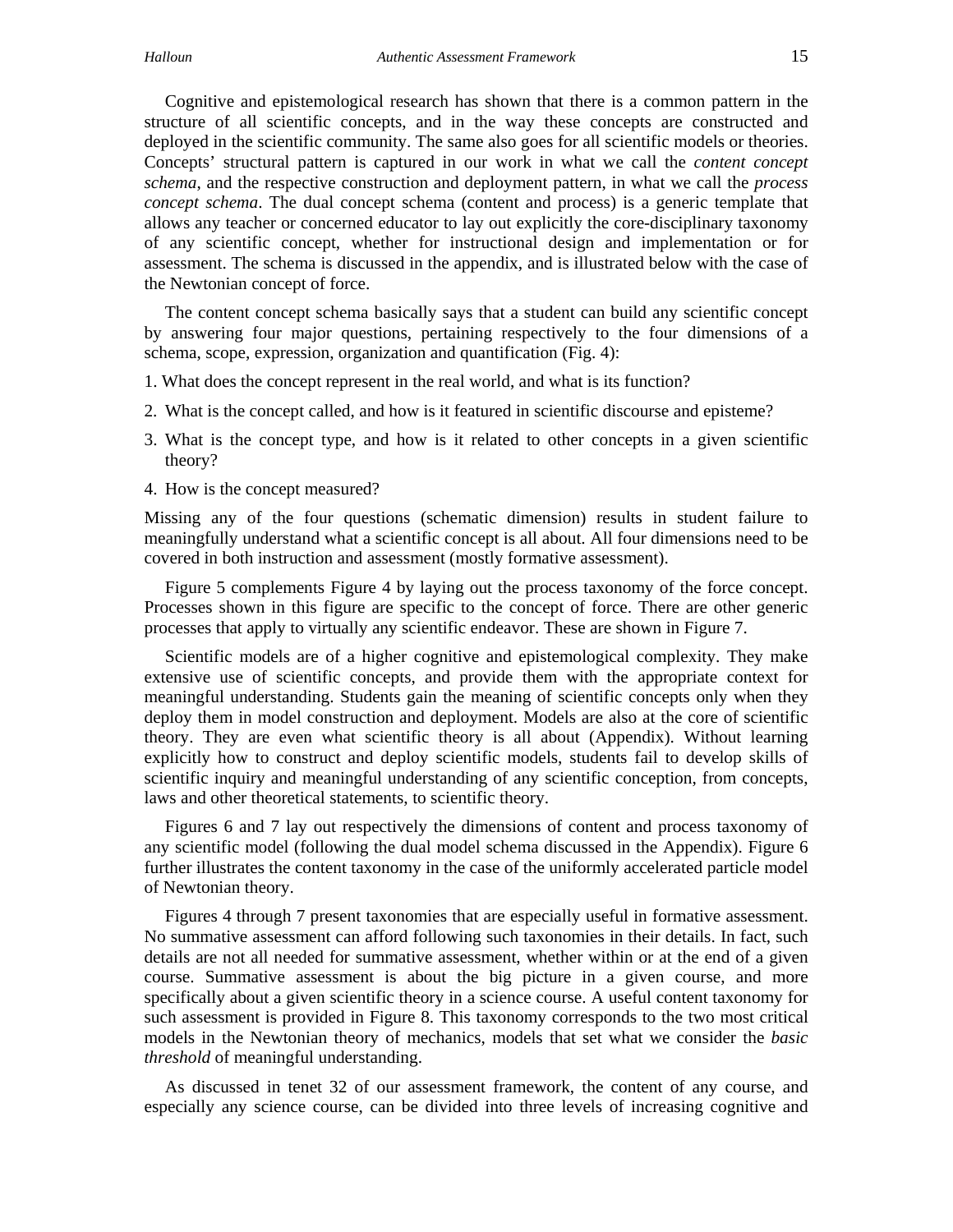epistemological complexity (Appendix). These levels are separated by two critical thresholds that we call, respectively, the basic threshold and the mastery threshold. Summative assessment needs to particularly target these two thresholds. Figure 8 delineates a taxonomy for all content knowledge that falls just below the critical threshold in a physics course dealing with Newtonian mechanics. Our research and experience has long shown that secondary school and college students fail to understand anything about Newtonian theory unless they master first all elements in the taxonomy shown in this figure. They particularly cannot develop any of the higher-level content material unless they first reach the critical threshold delineated in the figure. A teacher thus cannot move on in instruction beyond this threshold unless students develop first the content of Figure 8. That is why summative assessment is important, even most critical, at the level of the basic threshold.

 Our research has also shown that a taxonomy similar to the one shown in Figure 8 allows teachers and other concerned stakeholders to trace a typical evolution path that they can model in instructional design and curriculum development, and against which they can ascertain actual student evolution paths, and subsequently the effectiveness of instruction and curriculum. We have also devised standardized tests that set the critical and mastery thresholds at special levels of performance, and more specifically at specific scores on such tests. Ample details can be found elsewhere (Halloun, 2004b, and references therein; www.halloun.net).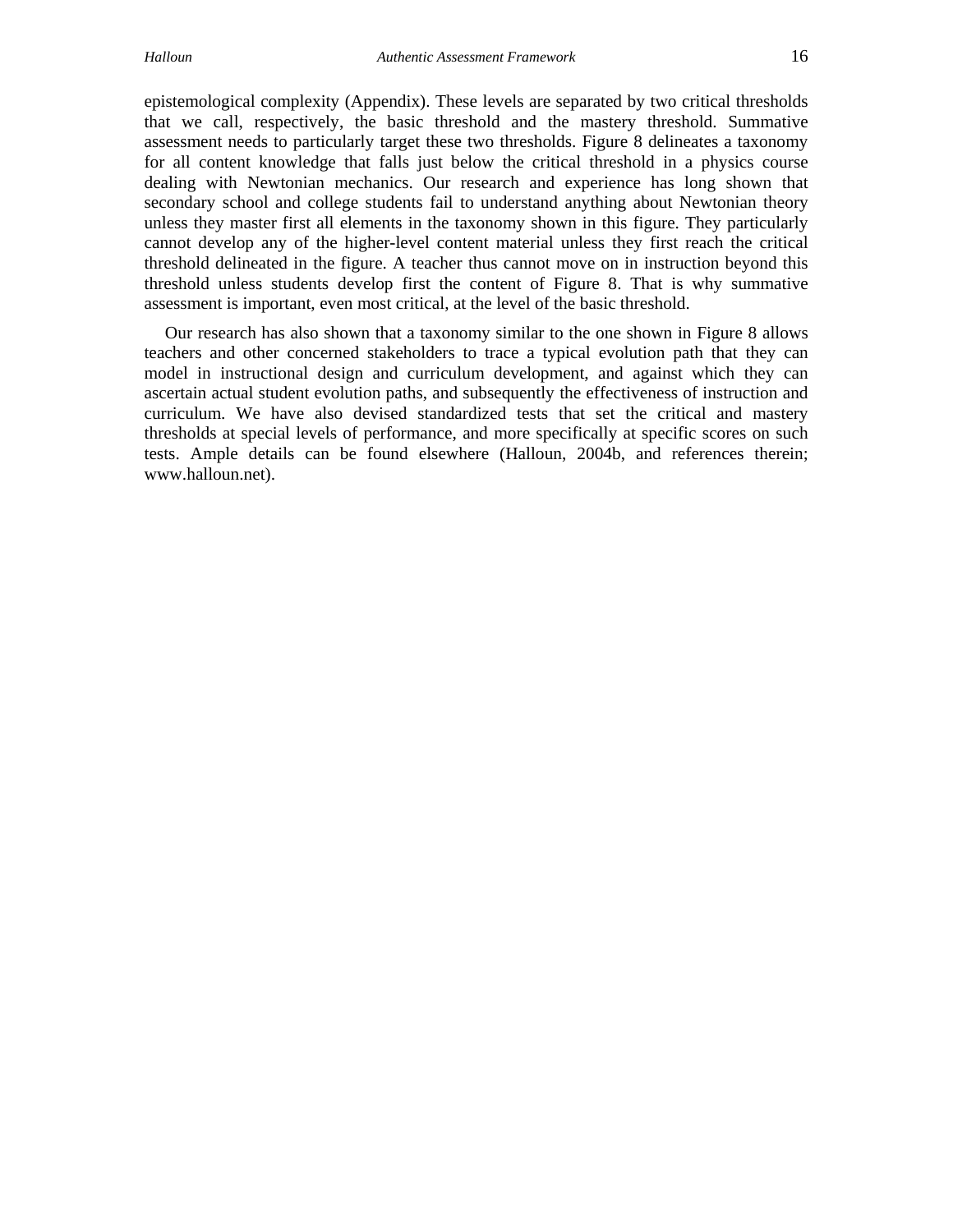### **The concept of force in Newtonian theory**

#### **1. Scope**

*What does the concept represent in the real world, and what is its function?* 

The concept of force represents agent-object *interaction*. A force of particular characteristics is associated with a particular kind of interaction.

No physical body can act on itself. An interaction takes place between at least two bodies, an « agent » (acting body) and an « object » (body acted upon) whose state is being investigated.

The concept of force is *explanatory*. It explains the *change of state* of a given object, more specifically the change of its linear momentum (or velocity).

No change of state takes place in the absence of any (net) interaction. A change of state reflects the presence of unbalanced interactions, and may be *explained* with the force descriptor.

#### **2. Expression**

*What is the concept called***,** *and how is it featured in scientific discourse and episteme?* 

Force is the name of the concept, and no other name can be used to call this concept. As a vectorial concept, it is often represented by an arrow in appropriate force (vector) diagrams, and denoted symbolically by a bold letter in algebraic representations (mathematical equations).

#### **3. Organization**

*What is the concept type, and how is it related to other concepts in a given scientific theory?* 

The concept of force is a *prime interaction* descriptor. It does not derive from any other concept, though other concepts may derive from it (e.g., the derived concept of work). It is implicitly defined through Newton's four laws of dynamics.

The concept of force is related to: (a) the *intrinsic* properties of respective object and agent through *interaction laws* such as Newton's law of universal gravitation, (b) its *effect* on the object to which it is applied through *causal laws* (e.g., Newton's second law of dynamics, often expressed in the form  $\mathbf{F} = \mathbf{ma}$ ), laws that relate the interaction concept of force to object descriptors.

#### **4. Quantification**

#### *How is the concept measured?*

Force is a *vectorial* concept (as opposed to *scalar,* like the concepts of mass or temperature), and hence its measurement requires the specification of a direction, a magnitude and a unit which is the Newton (N) in SI.

Force is an *extensive, additive* and *ratio-type* concept (as opposed respectively to *intensive*, *nonadditive* and *interval-type concept*, like temperature).

A force is *indirectly* measured physically; there are no direct means (or physical probes) for comparing a given force to a standard force in the same way, say, the length of an object is physically measured by comparing it to the graduation of a ruler. A force is always measured through its effect on a given object, like stretching or compressing a spring.

The effect of a force on an object is instantaneous and lasts as long as the force is exerted on this particular object. It stops only when the force is no longer exerted on the object.

No two forces can be added together (through Newton's fourth law or law of composition) unless they are exerted simultaneously on the same object.

The dimension of a force may be given symbolically by:  $[Force] = \frac{[Mass][Length]}{[Time]^2}$ *Time*  $\emph{Force}$  =  $\frac{[Mass][Length]}{2}$ 

The characteristics of a force are invariant under Galilean transformations, i.e., when changing inertial reference systems.

**Figure 4**. A partial content taxonomy pertaining to the Newtonian concept of force in secondary school and college physics courses.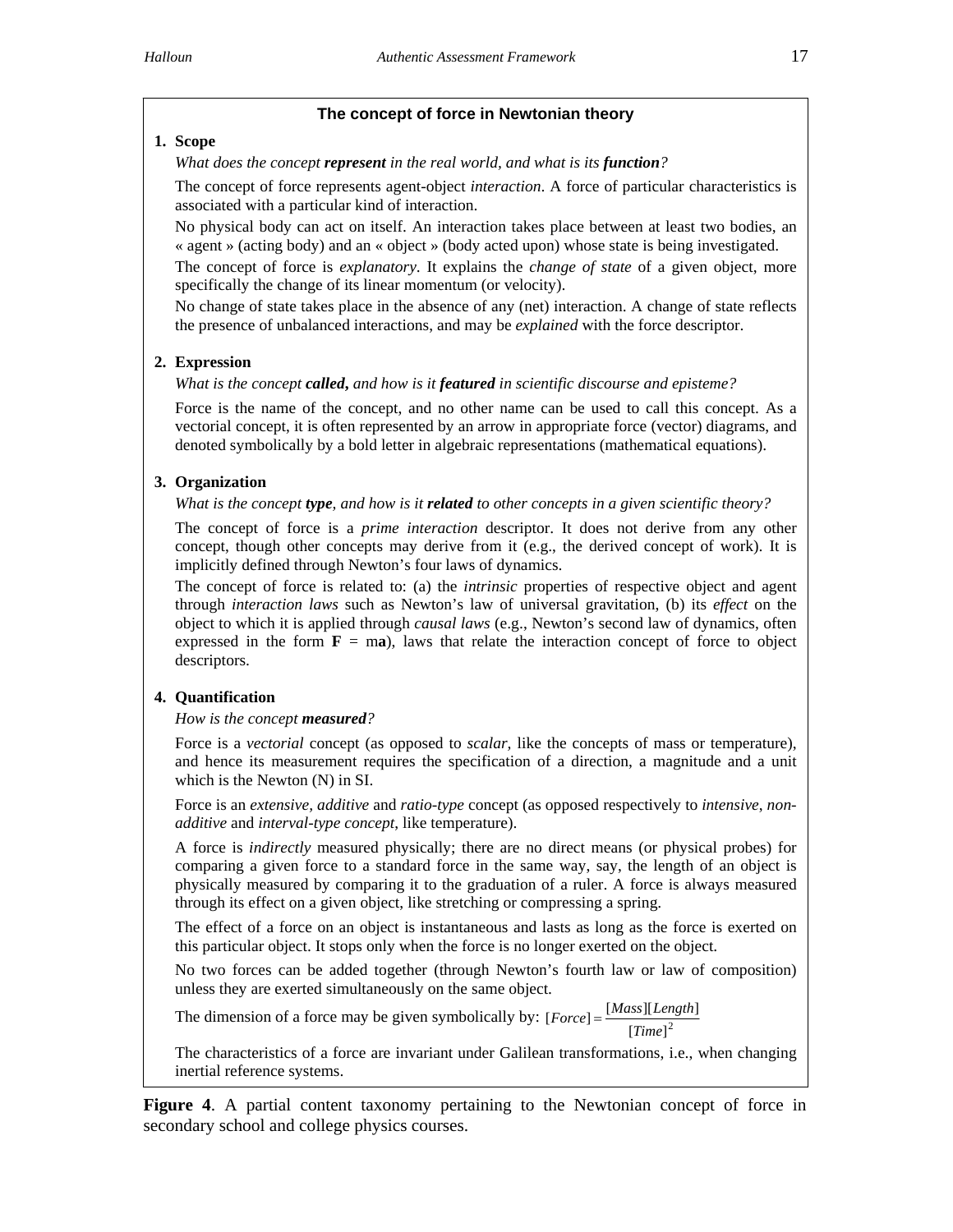### **Constructing and deploying the concept of force in Newtonian theory**

- 1. *Semantic processes*.:
- Recognize that the concept of force represents an interaction between at least two real bodies.
- Distinguish between agents and objects. An agent is a distinct body that exerts a force on an object.
- Recognize that particular agents exert forces of particular characteristics.
- Recognize that the concept of force is a vectorial concept and establish the correspondence between a vector (mathematical representation) and the force (physical reality) that it represents.
- 2. *Syntactic processes*.:
- Realize that an agent and an object exert equal and opposite forces the magnitude of which may be expressed in terms of intrinsic parameters with appropriate interaction laws (e.g., gravitational and electrostatic interaction laws).
- Realize the independence of different forces exerted by different agents on the same object.
- Realize that forces may be added together only when acting on the same object.
- $\div$  Realize that Newton's Second law ( $\bf{F} = m\bf{a}$ ) relates a cause (F) to an effect (a), and thus that the equality between the two terms of the given equation represents a causal implication and not an identity.
- 3. *Inferential processes*:
- Recognize that the state of motion may be defined with the concept of velocity (or momentum) and not with the concept of position in a given reference system.
- Realize that the state of motion changes whenever the direction or magnitude of an object's velocity changes, and that the concept of acceleration may be used to quantify such a change of state.
- Realize that only a change of state as described above needs to be explained, and that the concept of force may be used to explain such a change.
- Alternatively, realize that an object is subject to certain force(s) when its velocity changes.
- 4. *Evaluative processes*:
- Realize what data need to be collected to determine whether an object is subject to certain forces.
- Be capable of analyzing data and recognizing when outcomes reliably indicate that forces are exerted on an object.
- Recognize the limits of approximation and precision associated with the evaluation of particular forces.
- Be capable of estimating certain forces and establishing upper and lower bounds on such estimations.
- 5. *Mathematical processes*:
- Representing forces with appropriate vectors (force diagrams), following appropriate semantic rules.
- Operating with force-vectors following appropriate syntactic rules (e.g. breaking a force-vector into components or adding force-vectors in an appropriate coordinate system).
- Coordination of various mathematical representations of a given force.
- Establishing the correspondence between force diagrams and motion diagrams.

**Figure 5**. A partial process taxonomy pertaining to the Newtonian concept of force in secondary school and college physics courses.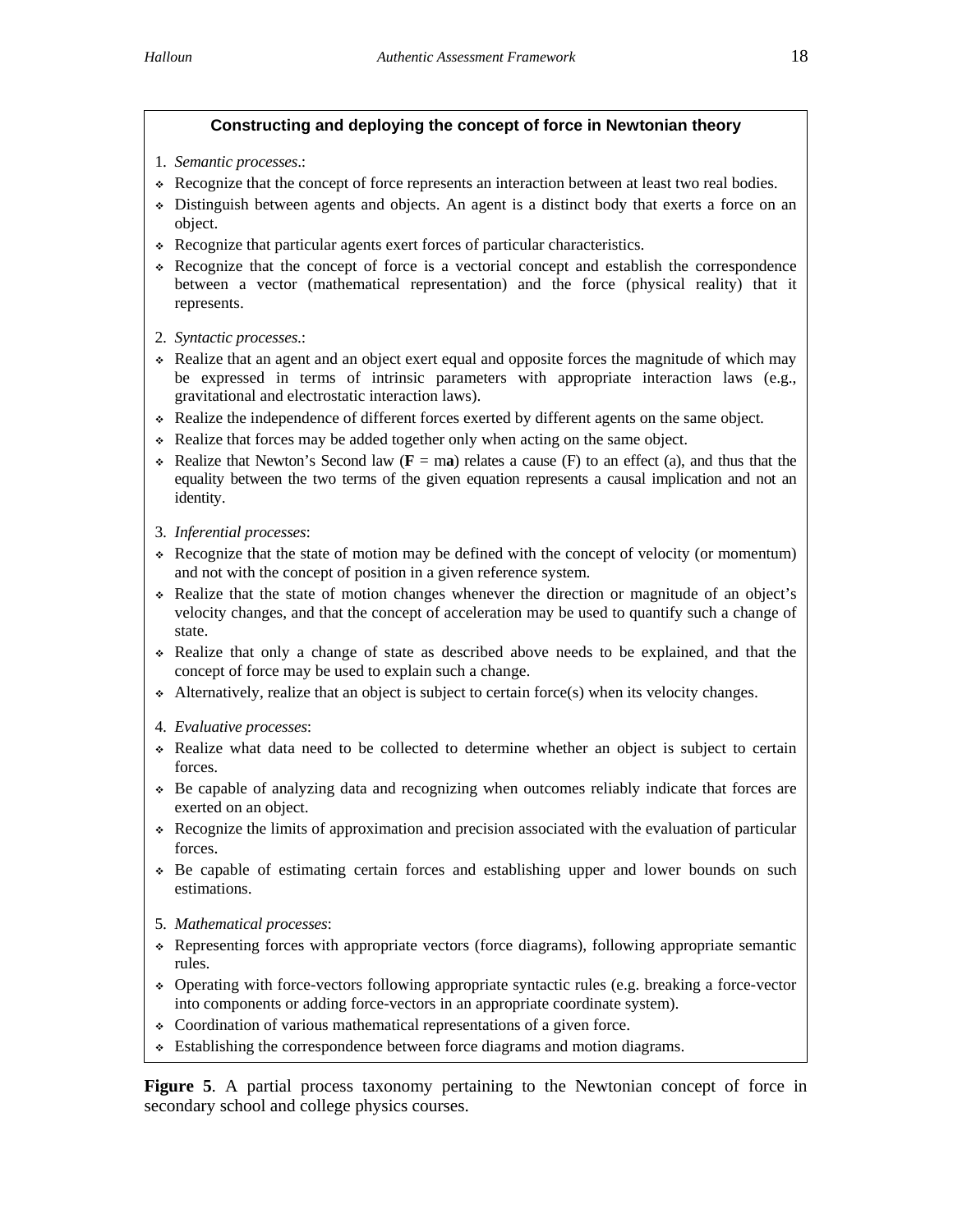### **Uniformly accelerated particle model**

#### **1. Domain**

*What pattern does the model represent in the real world?* 

All physical systems that are in *translation* with *constant acceleration* in inertial reference systems. A given system interacts with one or many physical agents that exert on it a net *constant force*.

### **2. Composition**

#### *What concepts does the model consist of?*

*Objects: One* particle representing a system in consideration, and depicted by a geometric point in a coordinate system representing the reference frame where the motion takes place.

*Environment:* Two types of agents are distinguished in Newtonian mechanics, those of interaction at-a-distance (or long-range interaction), and those of contact interaction.

 *Object descriptors* refer to *intrinsic* and *state properties* of the particle-like system. Only one intrinsic property is accounted for in any particle model: the mass of an object. State properties are the kinematical properties of the object. They include position, displacement, velocity, acceleration, kinetic energy, etc. In a coordinate system, state properties are depicted in a *motion map* consisting of a trajectory on which can be shown position, velocity and acceleration vectors at instants of interest.

 *Interaction descriptors* include, among others, the concept of force. Forces exerted on the particle-like system by its agents are often depicted by arrows in a *force diagram*. The net force is evaluated using the superposition principle (Newton's 4th law or law of composition).

#### **3. Structure**

*How are concepts related to each other, and what is the subsequent function of the model?* 

*Topology facet*: The geometric structure, if any in this model, is often restricted to the relative position of the particle-like object and long-range agents.

 *State facet*: The translation of the particle is described with *state laws* (often called equations of motion) involving only kinematical concepts, such as:

$$
\mathbf{a} = \text{constant} \qquad \qquad \Delta \mathbf{v} = \mathbf{a} \mathbf{t} \qquad \qquad \Delta \mathbf{r} = \mathbf{v}_0 \mathbf{t} + \frac{1}{2} \mathbf{a} \mathbf{t}^2 \qquad \qquad \Delta \mathbf{v}^2 = 2 \mathbf{a} \Delta \mathbf{r}
$$

These laws can be depicted with appropriate *graphs*, *relational diagrams* and/or *motion maps*.

*Interaction facet*: Object-agent interaction is expressed with appropriate interaction laws, like the Newtonian law of universal gravitation, or the Coulomb law of electrostatic interaction.

 *Causal facet*: Change of state, e.g., change in the particle's velocity, is explained by *causal laws* such as Newton's 2nd law (dynamical law) or the Work-Energy theorem (conservation law).

The model may be kinematical (descriptive function), and/or dynamical (explanatory function).

#### **4. Organization**

*How is the model integrated in its theory?* 

Newtonian Theory relates the uniformly accelerated particle model to:

- other models within the family of particle models (Fig. 2).
- rigid body models and other families of models (e.g. fluid models) within the theory.

 Rules are established within the theory to combine this model with other basic models in order to study physical systems undergoing more complex motions. For example, this model can be combined with the model of bound particle in uniform circular motion in Figure 2 to come up with the *emergent model* of a particle in circular, uniformly accelerated translation.

**Figure 6.** A partial content taxonomy pertaining to the Newtonian model of a uniformly accelerated particle model in secondary school and college physics courses.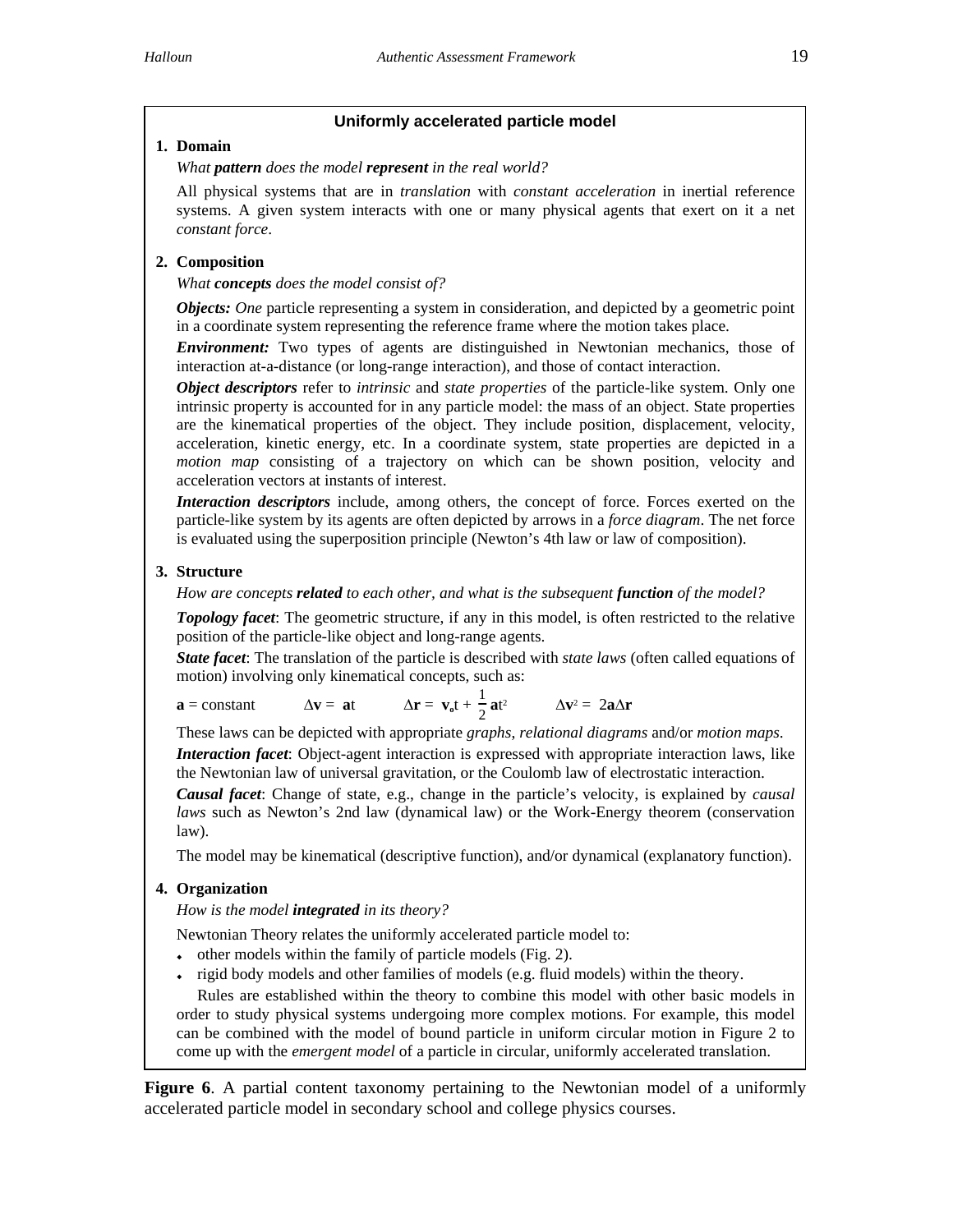# **Constructing and deploying scientific models**

- *Exploratory analysis*. This process is a complex analysis process required to analyze physical situations that one needs to explore (describe, explain, predict or post-dict). It extends from the delineation and setting the boundaries of individual systems in the situation (system / pattern recognition) to the discrimination between primary and secondary constituents and properties of the system (discriminatory analysis).
- *Model adduction*. This process allows one to decide when is it appropriate to use a particular scientific model to explore a given situation, or come up with certain innovations about the physical pattern that the model represents. Model adduction relies heavily on one's understanding of the domain of the model, its function and its organization.
- *Mathematical modeling*. This process is about transforming a conceptual scientific model (or a physical situation represented by the model) into a mathematical model that can be efficiently manipulated in model analysis. Mathematical modeling relies heavily on semantic rules discussed in the process concept schema below, and on one's understanding of the rules of mathematical depictions.
- *Model analysis*. This process is about "running" a scientific model (or, often its mathematical counterpart) to explore a given physical situation. Model analysis relies heavily on syntactic processes discussed in the process schema below, and on one's understanding of the structure of the model and of various mathematical operators used in the process.
- *Model reification*. This is about using a scientific model to control or modify an existing reality, or to invent a new one that manifests the pattern represented by the model. This process relies on engineering and technology.
- *Model evaluation*. This process takes place throughout model construction or deployment, i.e., in conjunction with the other processes listed above. Every step taken through any of those processes need to be evaluated in order to ensure not only the viability of the step in question, but also the viability of the processed model for the situation in which it is used, and to subsequently consolidate the model or refine it in the context of the scientific theory to which it belongs.

# *Generic inquiry processes*.

In addition to the above model-specific processes, there are other generic processes needed in concept or model construction and deployment, or any other form of scientific inquiry. These include: semantics and syntax, critical thinking (including discriminatory analysis and evaluation), analogical and metaphoric reasoning, conjecturing (making assumptions about a particular situation), inference making, analysis and synthesis (in the broad sense), extrapolation, and mathematical processing and interpretation.

**Figure 7.** A partial process taxonomy pertaining to scientific models in secondary school and college physics courses.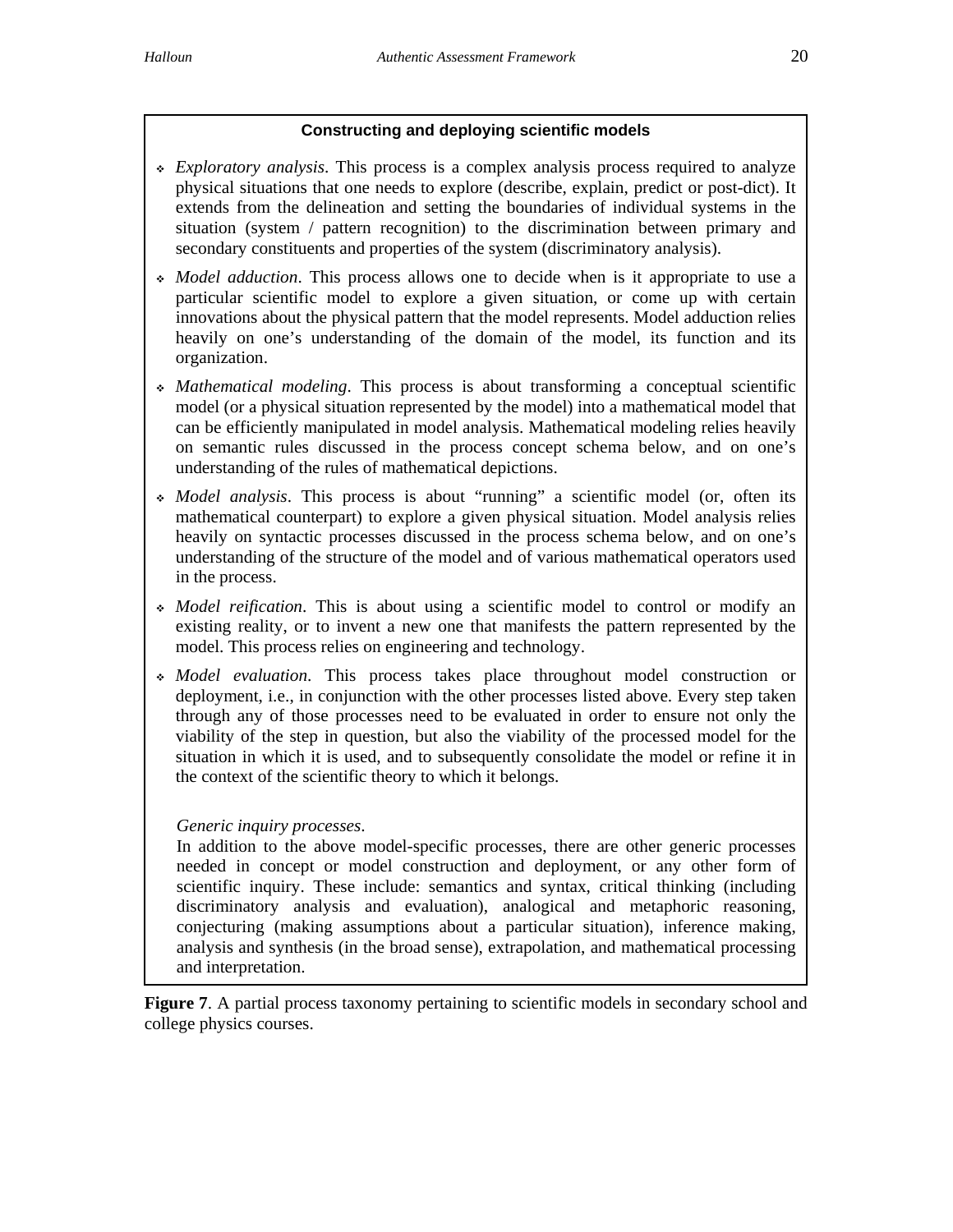# 1. Law of Inertia (Newton's  $I^{st}$  law)

 The state of inertia of physical bodies is characterized with a constant velocity (that is not necessarily zero) in Galilean reference systems.

No external cause, and more specifically no interaction, is needed to maintain such a state.

#### *2. Interaction and Force*

No physical body can act on itself. An interaction takes place between at least two bodies, an « agent » (acting body) and an « object » (body acted upon) whose kinematical and/or dynamical state is being investigated.

The concept of force represents agent-object interaction. A force of particular characteristics is associated with a particular kind of interaction. These characteristics are not affected by the kinematical state of the object (current or past), or by the object interaction with other agents. In particular, motion does not imply force (impetus), and the force exerted by a given agent on an object does not build up or get used up because of the motion of the object.

 The force acting on an object lasts as long as the interaction with the respective agent is taking place. It vanishes at the instant the interaction is brought to an end. The same goes for the force effect on the object.

#### *3. Law of Interaction (Newton's 3rd law)*

Agent and object exert simultaneous forces on one another. The two exchanged forces are equal and opposite, irrespective of the physical or kinematical properties of either body.

#### *4. Law of Cause and Effect (Newton's 2nd law)*

An object must interact with at least one agent in order to change its state of inertia, and more specifically to change the direction or the magnitude of its velocity.

 The concept of acceleration represents the effect of interaction between agent and object. Acceleration and not velocity of object is proportional to the exerted force and inversely proportional to the object mass, and this irrespective of the nature of interaction.

#### *5. Law of Composition (Newton's 4th law) / Superposition Principle*

Many forces can be composed only if exerted simultaneously on the same object.

 Simultaneous interaction of a given object with many agents is identical in cause and effect: (a) to the absence of any interaction when the sum of all forces acting on the object is zero, or, otherwise, (b) to its interaction with a single agent that exerts on it a force equal to the vectorial sum of all forces exerted by the original agents.

 The kinematical state of the object may be determined by the superposition of motions that it would have undergone, during the same period, under each dynamical state separately.

#### *6. State Laws*

The kinematical state of a given object, from a particular moment onward, depends on the velocity of the object at this moment and its interaction with all influential agents. This state is independent of prior motion of either object or agents.

 Under the action of a constant force, an object maintains a uniformly accelerated motion following: (a) a linear trajectory when its initial velocity (at the time the force starts acting) is either zero or pointing in the (same or opposite) direction of the force, or (b) a parabolic trajectory when this is not the case with the velocity.

 The velocity of a uniformly accelerating object changes in proportion to the duration of motion and not to the distance traveled. For a given acceleration, duration of motion and velocity change are independent of the object mass. When the object slows down until a point where it turns around in the opposite direction, the object does not stop at this point; motion in both directions is symmetric and it takes place all along with the same acceleration.

Whatever their motion in a given reference system, two objects that occupy the same position at a given time do not have necessarily the same speed at this time. However, two objects may have the same acceleration when they move with different velocities.

**Figure 8**. A partial *content* taxonomy associated with the *basic threshold* in Newtonian theory of mechanics.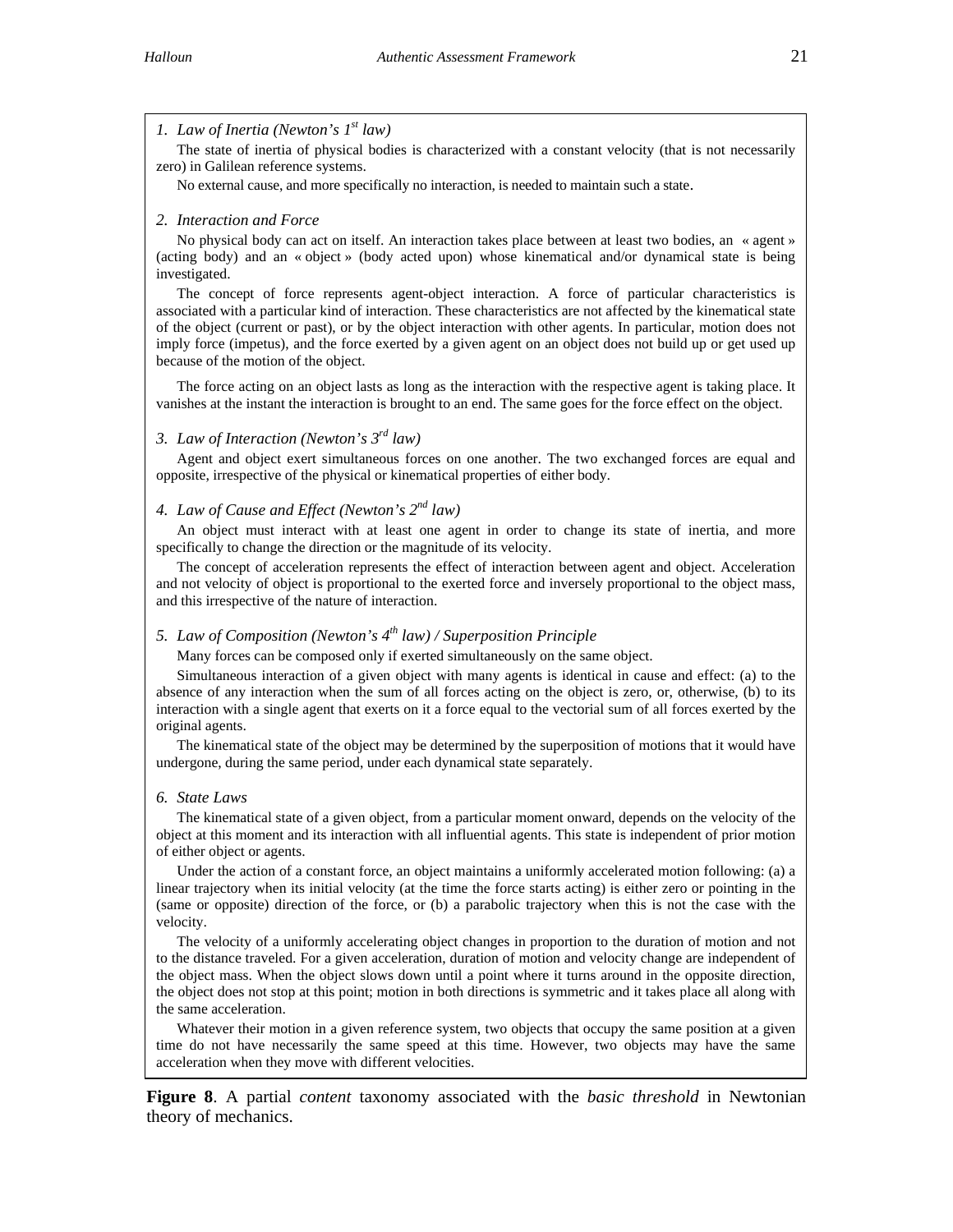# **APPENDIX**

# SCHEMA-BASED PEDAGOGY OF MODEL-CENTERED SCIENTIFIC EPISTEME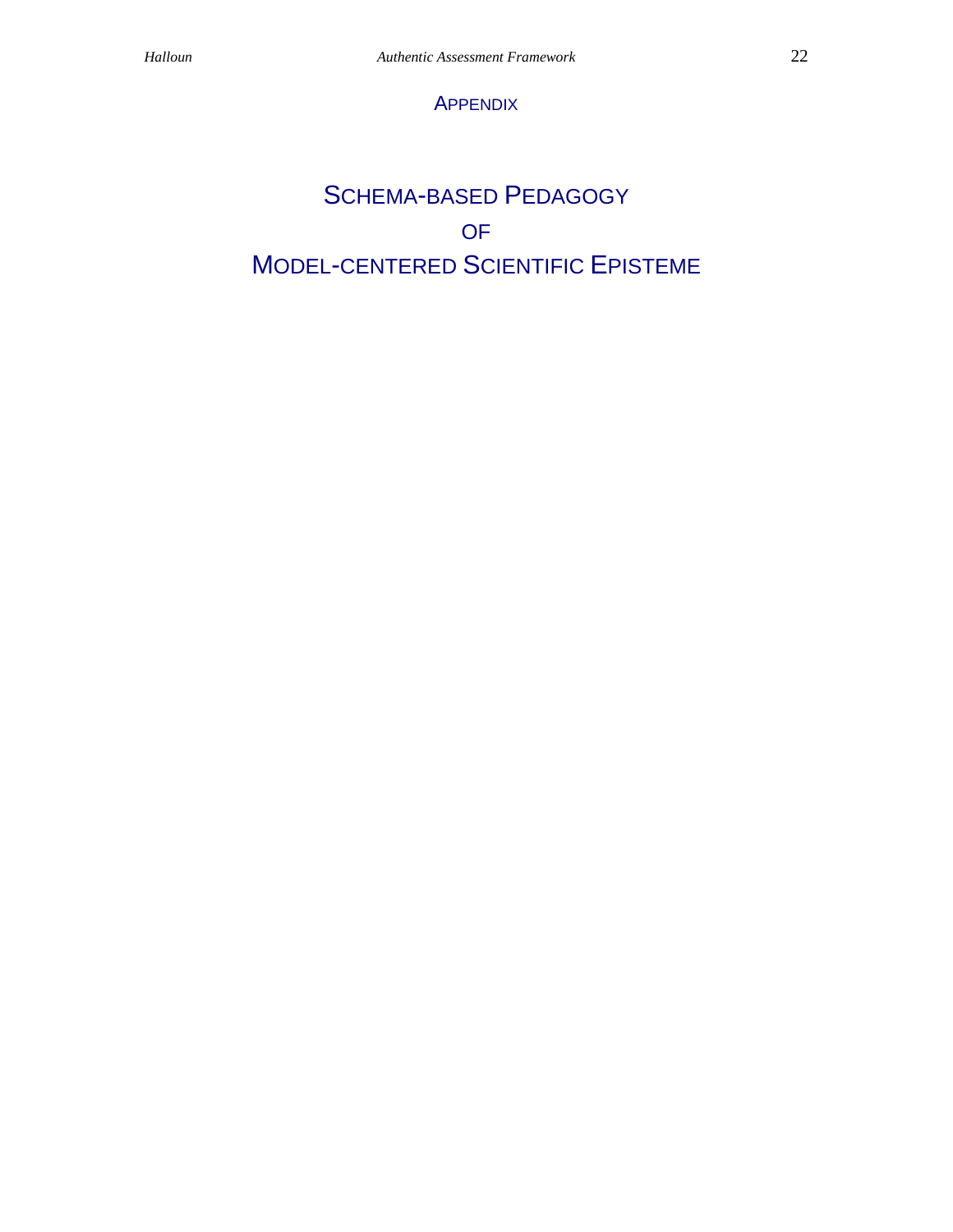Traditional instruction fails its mission partly because it is test-driven, but mostly because, in the first place, it does not empower students for meaningful and equitable learning of course materials. The case is especially true in science where students are driven to learn by rote loose bundles of theoretical statements and problem solving routines. Research has constantly shown that students often complete and pass their science courses without necessarily understanding what science is all about (Bransford et al., 1999; Cobern, 1995; Hake, 2002; Halloun, 1986, 2001b, 2008; Halloun & Hestenes, 1985b, 1998; Novak, 1994; NRC, 2001; NSB, 1990-2008). Prominent reform programs are calling for science curricula to reverse the situation by aligning course materials with scientific episteme and practice in ways to help students meaningfully understand the structure of scientific knowledge and develop skills of scientific inquiry (AACU, 2002; AAAS, 1993; NCEE, 1983; NRC, 1996, 2002; NSTA, 1995; Osborne & Dillon, 2008).

 A scientific *episteme* is a body of conceptual knowledge accepted by a community of scientists. It consists primarily of a set of scientific theories that have been corroborated in the real world, i.e., theories whose viability (validity and reliability) has been established through sufficient evidence in the real world. A scientific theory is, for us, a conceptual system that consists of: (a) a set of models or families of models, and (b) a set of generic rules and theoretical statements (axioms, laws, etc.) that are particular to the theory in question and that govern model construction and deployment. The theory is corroborated indirectly when its models fulfill, to certain extents, specific functions in the real world. A scientific model *represents*, in some respects and to a certain extent, a particular *pattern* in the structure and/or behavior of real-world systems, and serves specific *functions* regarding the pattern in question. These functions may be *exploratory*, i.e., about pattern description, explanation, post-diction or prediction, or *innovative*, i.e., about pattern reification through control or change of existing physical realities (systems or phenomena), and/or invention of new realities like in technology (Halloun, 2001a; 2004a/2006, 2007).

 Prominent educational reform programs agree that the construction and deployment of *scientific conceptual models* are *critical* for reaching high levels of scientific literacy or proficiency, and that science courses need to help students understand the pivotal role of models in scientific episteme and of modeling in scientific inquiry (AAAS, 1993; Johsua & Dupin, 1989; Justi & Gilbert, 2002; NAGB, 2004; NCTM, 1989, 1991; NRC, 1996; OECD, 2003). Our work on modeling theory and assessment highly resonates with this position (Halloun, 2000, 2001a, 2004b/2006, 2007). Our work also resonates with cognitive research that shows the importance of models and modeling in all sorts of human endeavor (Bower & Morrow, 1990; Gentner & Stevens, 1983; Giere, 1992; Johnson-Laird, 1983; Lakoff, 1987; Lakoff & Johnson, 1980), and that implies that models occupy the basic level in *middle-out* organization of human knowledge (Lakoff, 1987).

 Many cognitive scientists have shown that, in accordance with the theory of prototypes and basic-level categories of Eleanor Rosch, "categories are not merely organized in a hierarchy from the most general to the most specific, but are also organized so that the categories that are cognitively basic are 'in the middle' of a general-to-specific hierarchy… Categories are not organized just in terms of simple taxonomic hierarchies. Instead, categories 'in the middle' of a hierarchy are the most basic, relative to a variety of psychological criteria" (Lakoff, 1987, pp. 13 and 56). For example, "dog" is "in the middle" of a hierarchy between "animal" and "retriever", just as "chair" is between "furniture" and "rocker" (Fig. 9). Categories in the middle are *basic* in the sense that: (a) they ensure in the best way possible a cohesive structure of human knowledge of any type, and that (b) they constitute the most accessible, efficient and reliable building blocks in knowledge construction and deployment.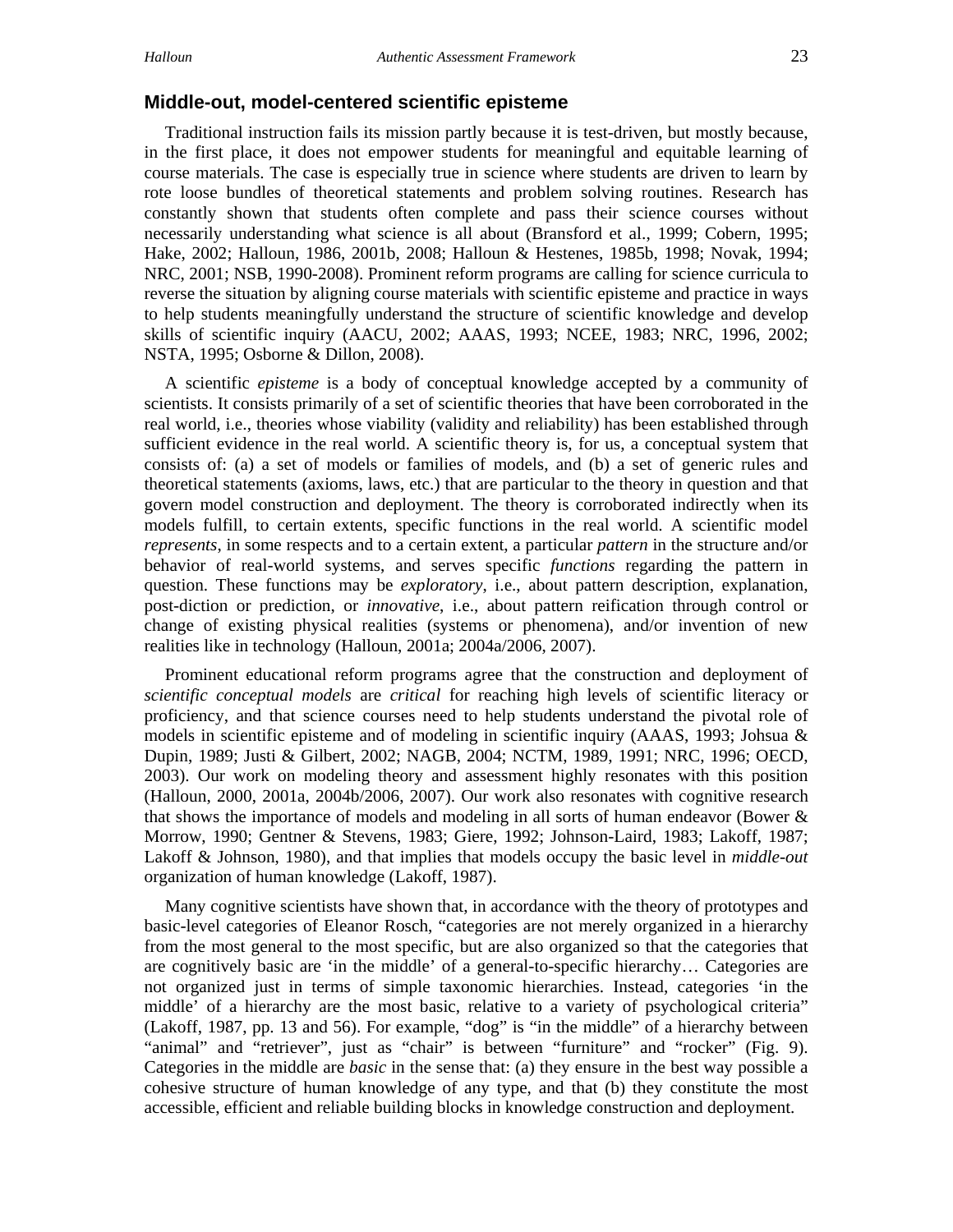Rosch and other cognitive psychologists concentrated their work on *prototypical* or *familiarity criteria* in their "general-to-specific hierarchy". We believe, and our work has begun to show, that the middle-out hierarchy is generic, and that it extends to all sorts of classification criteria. For instance, this hierarchy still holds when *intrinsic structural criteria* are adopted with respect to either the physical world (as seen from a human perspective) or the conceptual world as indicated in Figure 9. In this perspective, models occupy the middle of conceptual hierarchy, between theory and concept in any scientific episteme, just like solar systems occupy the middle of physical hierarchy between a galaxy and its planets.

 The model-centered, middle-out structure of scientific theory ensures theory coherence and consistency from an epistemological perspective, and it facilitates people's development of scientific knowledge from a cognitive perspective. A scientific model is to theory and concept what an atom is to matter and elementary particles. Each elementary particle is essential in the structure of matter, but its importance cannot be conceived independently of its interaction with other particles inside an atom. It's the atom and not elementary particles that give us a coherent and meaningful picture of matter, and it's the atom that displays best the role of each elementary particle in matter structure. Now, Bohr's model of the atom is essential for understanding hydrogen-like atoms, and is often referred to as a "model" in physical science textbooks. However, the word model is seldom used in reference to other scientific models, which would give students the false impression that Bohr's model may be about the only scientific "model". Furthermore, various concepts and laws are often presented episodically, one after another in a given chapter, without relating them to one another in the context of



**Figure 9**. Middle-out hierarchies.

The term "hierarchy" takes here a new meaning; it is no longer restricted to a linear, top-down or bottom-up, order.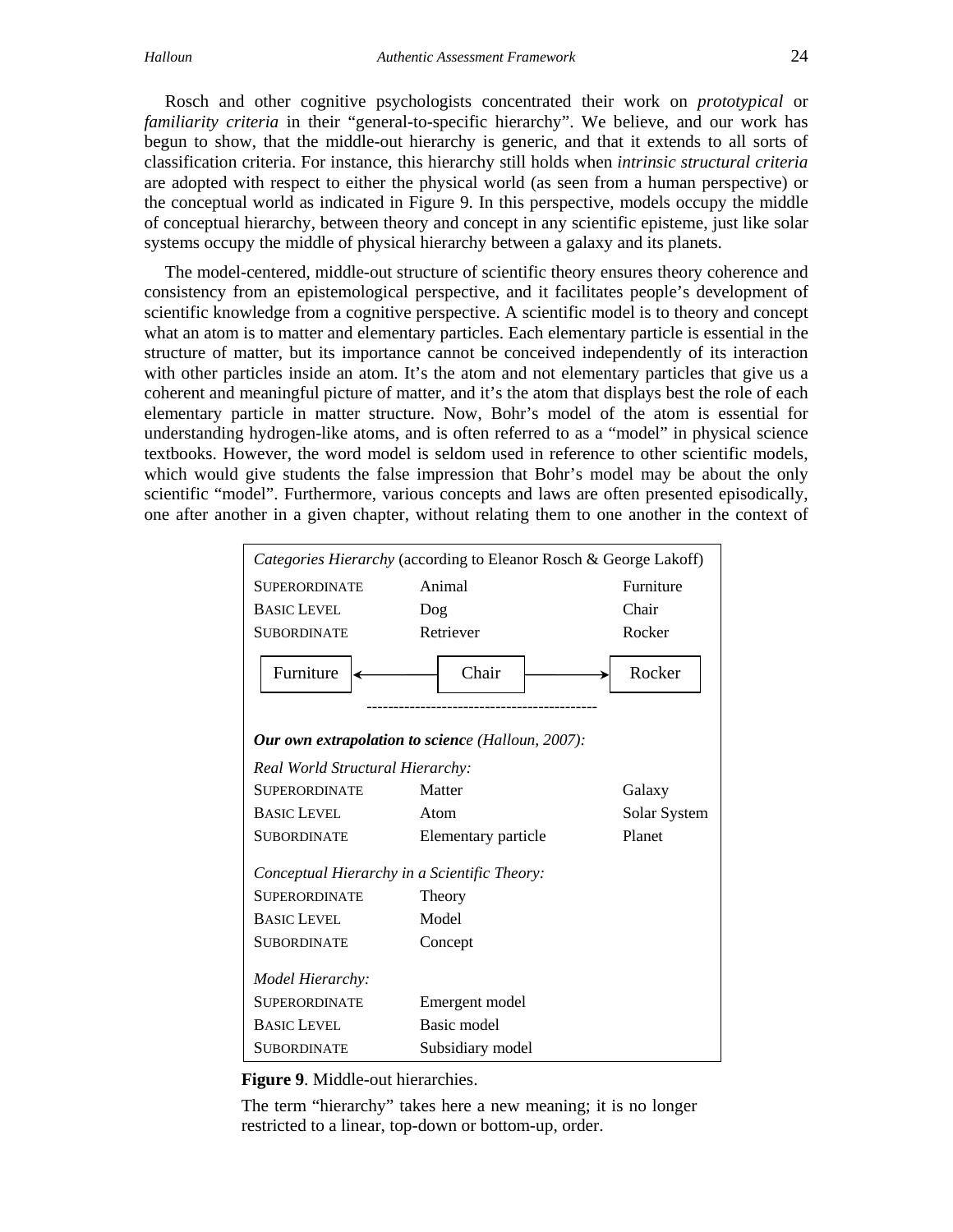appropriate models, whether implicitly or explicitly. Students are thus deprived of the opportunity to develop a coherent, model-based, picture of scientific theory and episteme, and they end up with a piecemeal, fragmented picture of the world. To get a feel of this picture, imagine what your knowledge about physical realities would look like, should you have learned at school that matter consists of elementary particles and should no mention about the atom was ever made.

 Models in a given scientific theory are, for us, also categorized in a middle-out hierarchy as shown at the bottom of Figure 9. In the middle of model hierarchy are basic models. A *basic model* is one that is simple enough to facilitate student learning of fundamental tenets and conceptions (concepts, laws, etc.) of the respective theory and of fundamental tools and skills of scientific inquiry. A basic model is yet generic enough to serve in the construction of more complex models in the theory. The set of basic models in Newtonian theory are given in Figure 10 for illustration. A student needs to understand the entire set of basic models so that s/he could meaningfully learn the theory in question, and realize a meaningful paradigmatic evolution.

 At the subordinate level of model categories are subsidiary models. A *subsidiary model* is a simplified basic model, a particular case which students may usually be most familiar with, and that can serve as a stepping-stone for the comprehensive construction of the basic model in question. For example, the model of a particle in free fall (objects falling in vacuum in the absence of any force except for gravity) is a subsidiary model in Newtonian theory. It serves for the progressive construction of the uniformly accelerated particle model (Fig. 10). At the superordinate level of model categories are emergent models. An *emergent model* is one that may be constructed by putting a given basic model together with one or more other models in

#### *Free particle*

Physical objects subject to no net force ( $\Sigma F_i = 0$ ), and thus maintaining constant velocity in any inertial reference system  $(a = 0, v = constant)$ .

#### *Uniformly accelerated particle*

Physical objects in linear or parabolic translation with constant acceleration (*a* constant) under a net constant force ( $\Sigma F_i$  = constant).

#### *Bound particle in harmonic oscillation*

Physical objects undergoing periodic back and forth translation (sinusoidal *a* function) under a net force that is proportional to their displacement from a center of force  $(\Sigma F_i \propto \Delta r)$ . This model is often called simple harmonic oscillator.

#### *Bound particle in uniform circular motion*

Physical objects in uniform circular translation ( $a = v^2/r$ ) under a net centripetal force  $(\Sigma \vec{F}_i \propto r/r^2)$  of constant magnitude.

#### *Particle under impulsive interaction*

Physical objects whose linear momentum changes significantly, and almost instantaneously, like in the case of collision, under a variable net force  $(\Sigma F_i = f(t))$ exerted for a very short period.

**Figure 10**. Basic particle models in Newtonian theory of classical mechanics, with an outline of the translational pattern that each model represents in inertial reference systems.

Particle models refer to physical objects the internal structure of which can be ignored when they are in *translation* without rotation or precession, in a specific reference system. Each *basic* particle model is made up of a single, dimensionless object: a particle.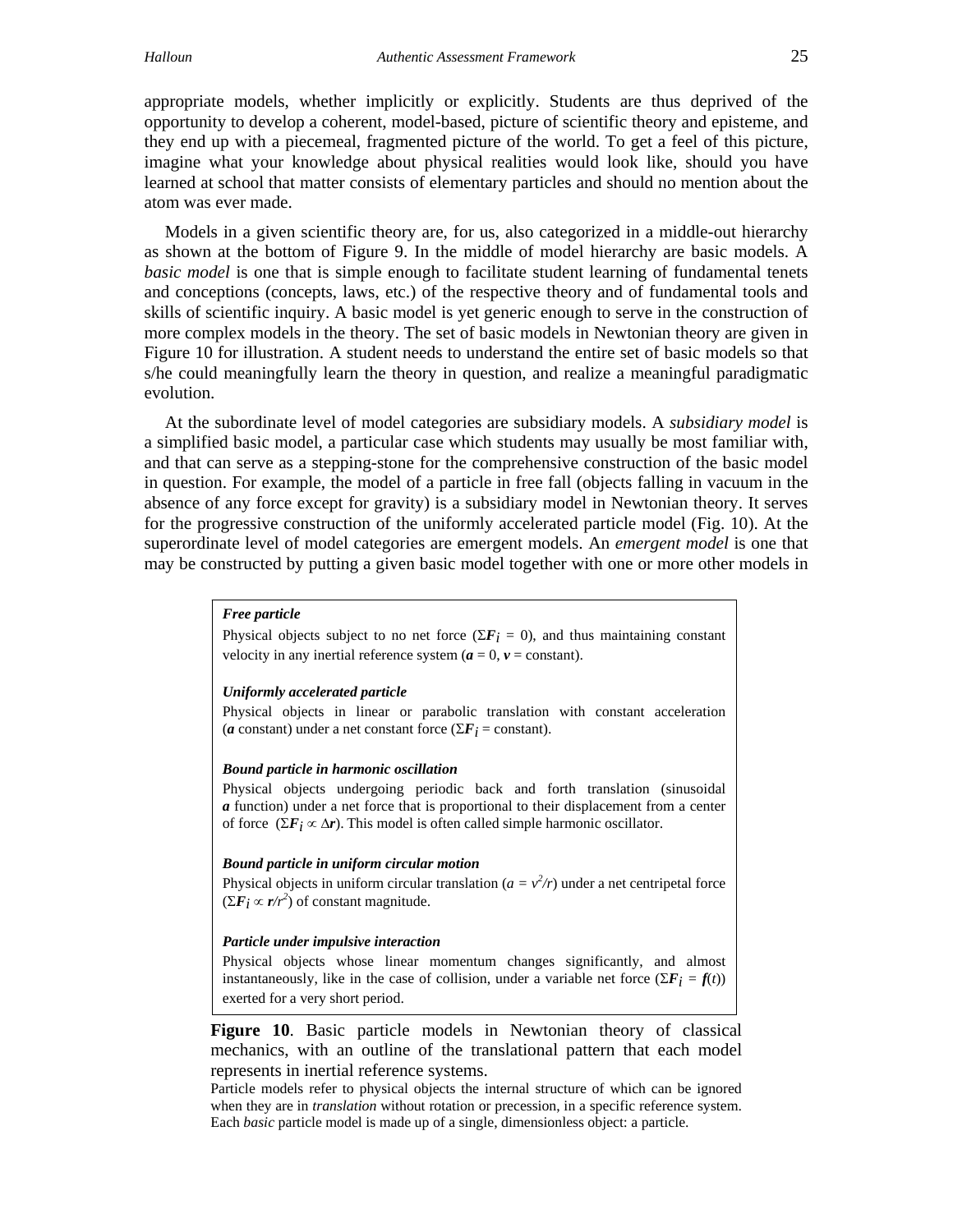order to represent a pattern that cannot be represented by either model separately. The model of a bound particle in uniformly accelerated circular motion is an example of emergent models. It emerges from combining two basic models in Newtonian theory shown in Figure 10, the uniformly accelerated particle model and the bound particle in uniform circular motion.

 A science course, especially at the secondary school and college (introductory university) levels, is usually about a particular scientific theory, and sometimes about a set of interconnected theories. The course content can be organized around a number of models that may be graded into categories of increasing structural and functional, and thus *epistemic*, complexity. Each category characterizes a cognitive evolution level that students need to attain at a certain point of instruction. Our research suggests that models of a given theory, and thus course content, can be pedagogically classified into three categories of increasing epistemic complexity (Fig. 10). The first category includes *primary models*. These are *simple basic models* relative to which students usually have the richest repertoire of subsidiary models, and thus in the context of which students can begin to develop the most fundamental conceptions of the theory (generic concepts, laws and other theoretical statements). The second category includes the rest of, and more complex, *basic models*. The third category includes *emergent models*. For example, the five particle models of Newtonian mechanics outlined in Figure 11 are basic models typically targeted in secondary school and introductory university physics courses. The first two models in this figure, the free particle model and the uniformly accelerated particle model, make up the category of primary models Emergent models in classical mechanics courses usually include the model of a particle in uniformly accelerated circular motion, models of particles in elliptical motion and other types of motion with variable acceleration.

 The three model categories are organized and graded in such a way that students cannot meaningfully learn any model in a given category before learning all models in the lower category. The three categories are thus separated by *critical* demarcation lines. They are critical in the sense that at the level of each line is set a *threshold* of understanding that students need to meet before crossing into the upper category. Two *critical thresholds* can



**Figure 11**. Model-based content categorization and cognitive evolution in a science course.

Evolution from one stage to another is not possible unless students meaningfully attain a particular critical threshold.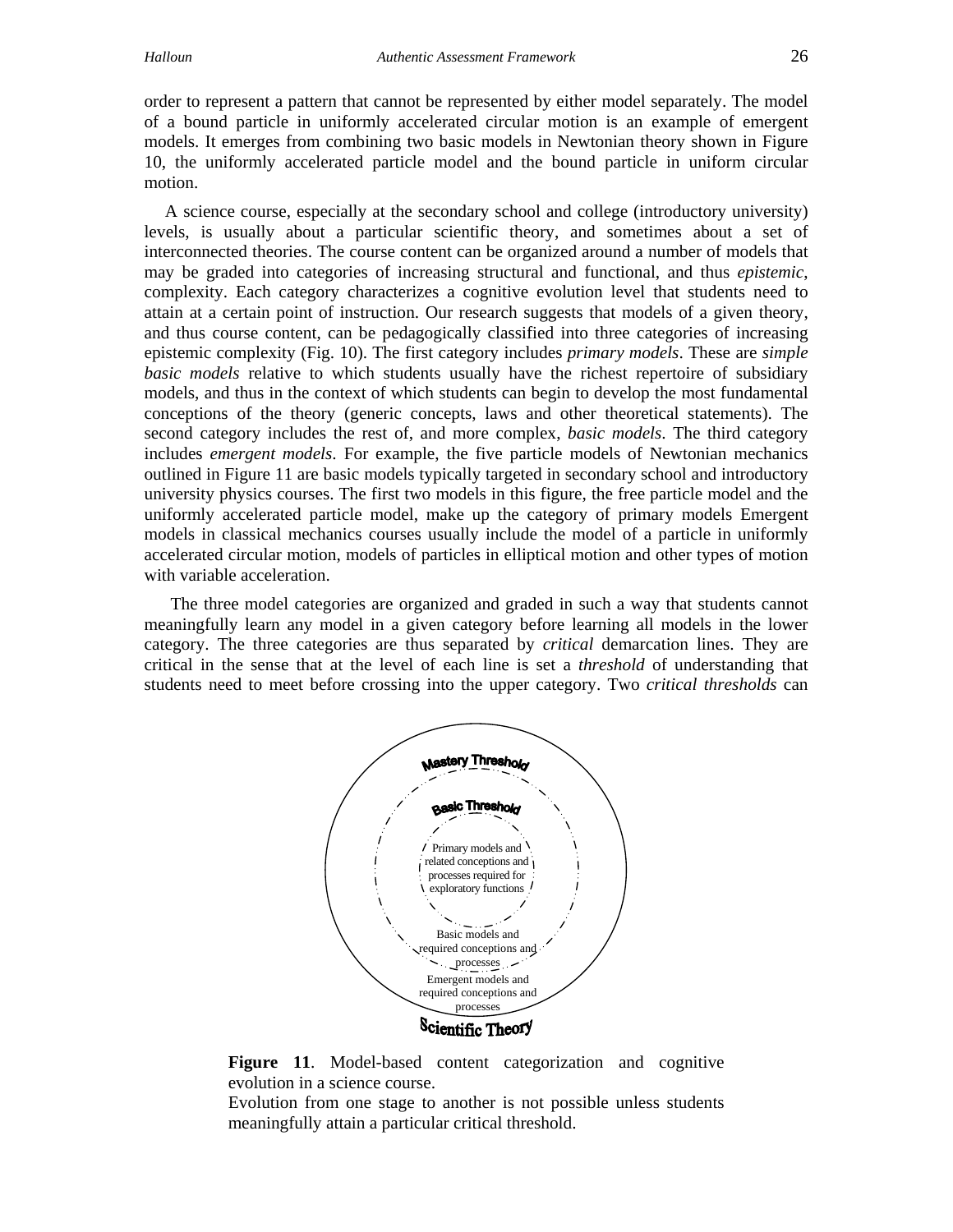thus be set in any given course: the *basic threshold* between primary models and the rest of basic models, and the *mastery threshold* between basic and emergent models. As we discuss below, *formative assessment* in any given course needs to be carried out in specific ways within each category, and *summative assessmen*t needs to concentrate on the critical thresholds so as to determine the opportune moment for moving in the course of instruction from one category to another (Fig. 11). Both forms of assessment can be efficiently carried out using modeling schemata discussed in the following section.

#### **Modeling schemata for instructional design and assessment**

 For efficient learning, teachers need to put together and forth coherent and systematic lesson plans that are flexible enough to accommodate both scientific rigor and pedagogical concerns. They especially need to integrate assessment with instruction so as to determine the most effective ways for mediating meaningful and equitable learning of course materials. To these ends, teachers need to be empowered with appropriate tools to lay out course content and design learning activities and assessments that cover comprehensively all fundamental aspects of course materials. The most important of these tools are content and process schemata.

 A *schema* is, for us, a generic organizational template for spelling out: (a) all salient features that a student needs to know about a given conception (content schema), or (b) all processes that the student needs to master for meaningful construction and deployment of the conception (process schema). In our modeling theory, we consider that patterns extend from the physical world to the conceptual world, and that there is a pattern in the structure (and related processes) of all scientific conceptions of a given type, be it concepts, laws or any other type of theoretical statements (axioms, definitions, etc.), or models. We further consider that two conceptual patterns are most critical to realize the middle-out, model-centered perspective of scientific theory and episteme (Fig. 9). These are the pattern underlying the structure (or related processes) of all scientific concepts, and the pattern underlying the structure (or related processes) of all scientific models. With these two patterns we associate respectively the concept schema and the model schema. The two schemata are generic in the sense that, for content or processes, there is only one concept schema to cover all aspects of any scientific concept, and only one model schema to cover all aspects of any conceptual model in any given scientific theory. Furthermore, the two schemata are *modeling schemata* in the sense that they promote construction and deployment of concepts and models from the perspective of modeling theory in science education (Halloun, 2001a, 2004a/2006, 2007).

#### *Content schemata*

 The two modeling schemata are discussed elsewhere with ample details from a content perspective (Halloun, 2000, 2001a, 2004a/2006). We briefly review them in this subsection. As illustrated in the body of the document, the schemata are especially useful in laying out taxonomies of different levels of complexity and details in any science course. Practical examples were given there on their utility in the context of perhaps the most familiar scientific theory of them all, the Newtonian theory of classical mechanics (Figs. 4, 6).

 The *content model schema* is a four-dimensional template for putting together any scientific model, at least those models that are the object of study in secondary school and college science. Two of the four dimensions, composition and structure, set the ontology and function of the model, and the other two, domain and organization, set its scope, all in terms of the scientific theory that the model belongs to, and by correspondence to physical realities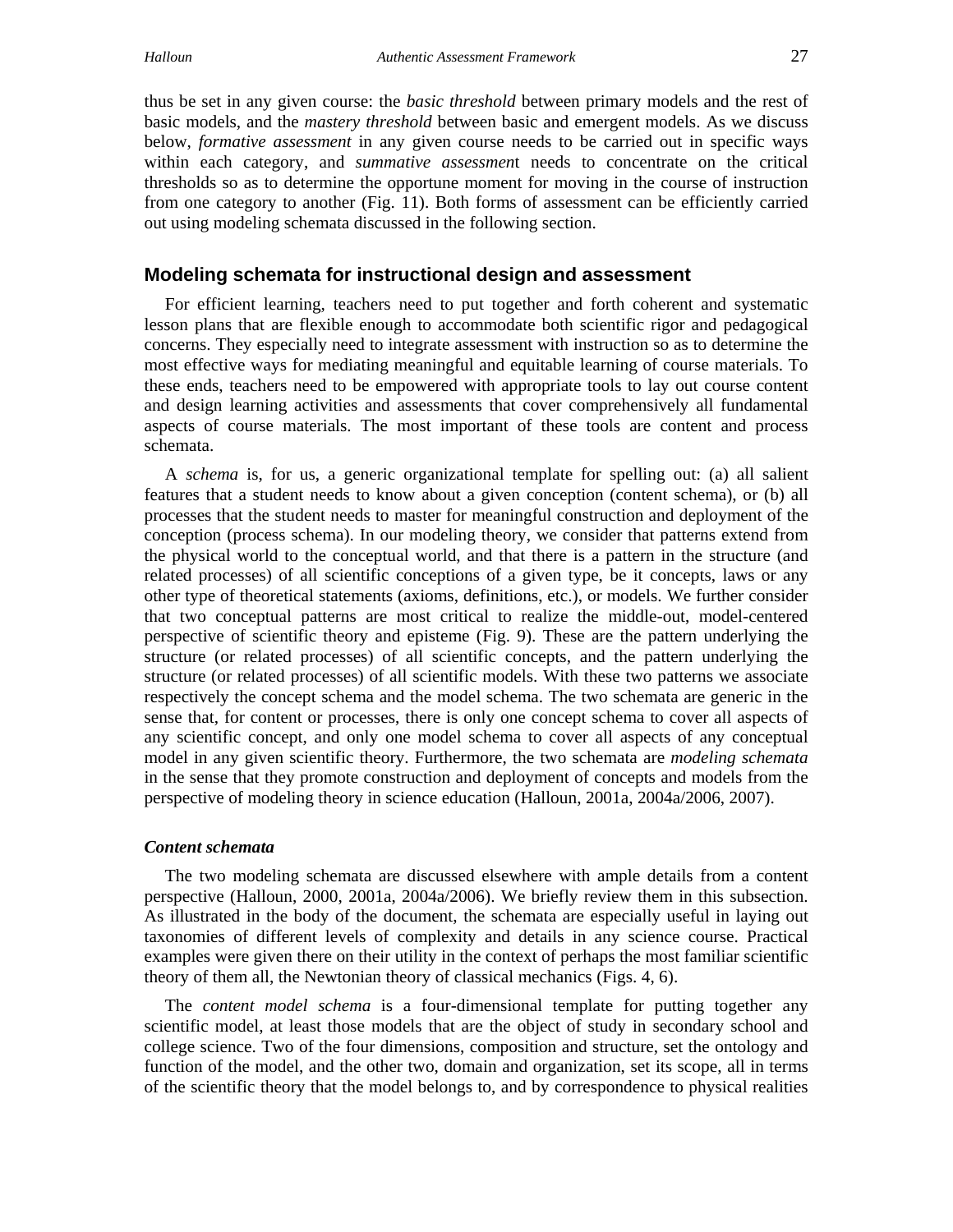displaying the modeled pattern. The content model schema is illustrated in Figure 6 with the uniformly accelerated particle model of Newtonian theory.

 The *domain* of a scientific model specifies what physical realities (systems and/or phenomena) the model represents in the real world, and under what conditions. The realities in question, called model *referents*, display the physical pattern that the model represents.

 Model *composition* consists of concepts representing *primary* constituents and respective properties of physical systems, i.e., only those constituents and properties that are salient to the pattern. Concepts of interest to us at this level are mainly of two types: object-concepts and property-concepts. *Object-concepts* (or conceptual objects) represent physical bodies that significantly contribute to the making of the pattern represented by the model. These may be *objects* that enter in the make up of each physical system of interest, or *agents* in the environment of the system, i.e., physical bodies outside the system that interact significantly with objects inside. *Property-concepts* (or *descriptors*) represent primary physical properties of objects and agents, and of their mutual interaction.

 Model composition is meant to discern between primary and secondary aspects of a pattern, i.e. between those aspects that need to be accounted for in the modeling process and those that may be ignored within the considered limits of precision and approximation. In model composition, primary object and property concepts are only listed and not related to one another. Model structure spells out relevant relationships among primary features of the pattern represented by the model, and set the function of the model.

 Model *structure* can be defined along four sub-dimensions, or facets, each dealing with a specific aspect of model referents in relation to pattern formation. These are: (a) the topology facet that lays out the *geometric* structure of various objects represented in the model, (b) the state facet that *describes how* each object behaves, (c) the interaction facet that specifies how various objects *interact* with each other, and (d) the cause-effect or causal facet that *explains why* objects behave the way they do. Each facet is distinguished conceptually by the nature of descriptors involved and the ways they are related in space and time. Various relationships are expressed in an appropriate reference system relative to which the pattern is conveniently identified. Such relationships come primarily in the form of laws that set the distinctive descriptive and/or explanatory *function* of the model.

 Model *organization* situates a given model in the respective scientific theory. It establishes how the model in question differs from, or is similar to, other models in the theory, and how it may be extrapolated in the construction of more complex models.

*Concepts* are elementary building blocks of models. They gain their significance only when used in model construction, and more specifically in spelling out laws, definitions and other theoretical statements that make up the model structure (Fig. 6). In order to build concepts comprehensively and integrate them coherently into respective models and theory, the model schema is complemented with the concept schema.

 The *content concept schema* is a four-dimensional template used for the construction of individual concepts within the context of basic models. The four dimensions are scope, expression, organization and quantification (Halloun, 2000, 2001a, 2004a/2006). They are concisely presented below for property-concepts or descriptors, and were illustrated in Figure 4 with the concept of force in Newtonian theory.

 The *scope* of a concept sets the domain and function of the concept. A descriptor represents, to a certain degree and within certain limits, a particular physical property shared by many real world systems or phenomena. It has a domain confined to the represented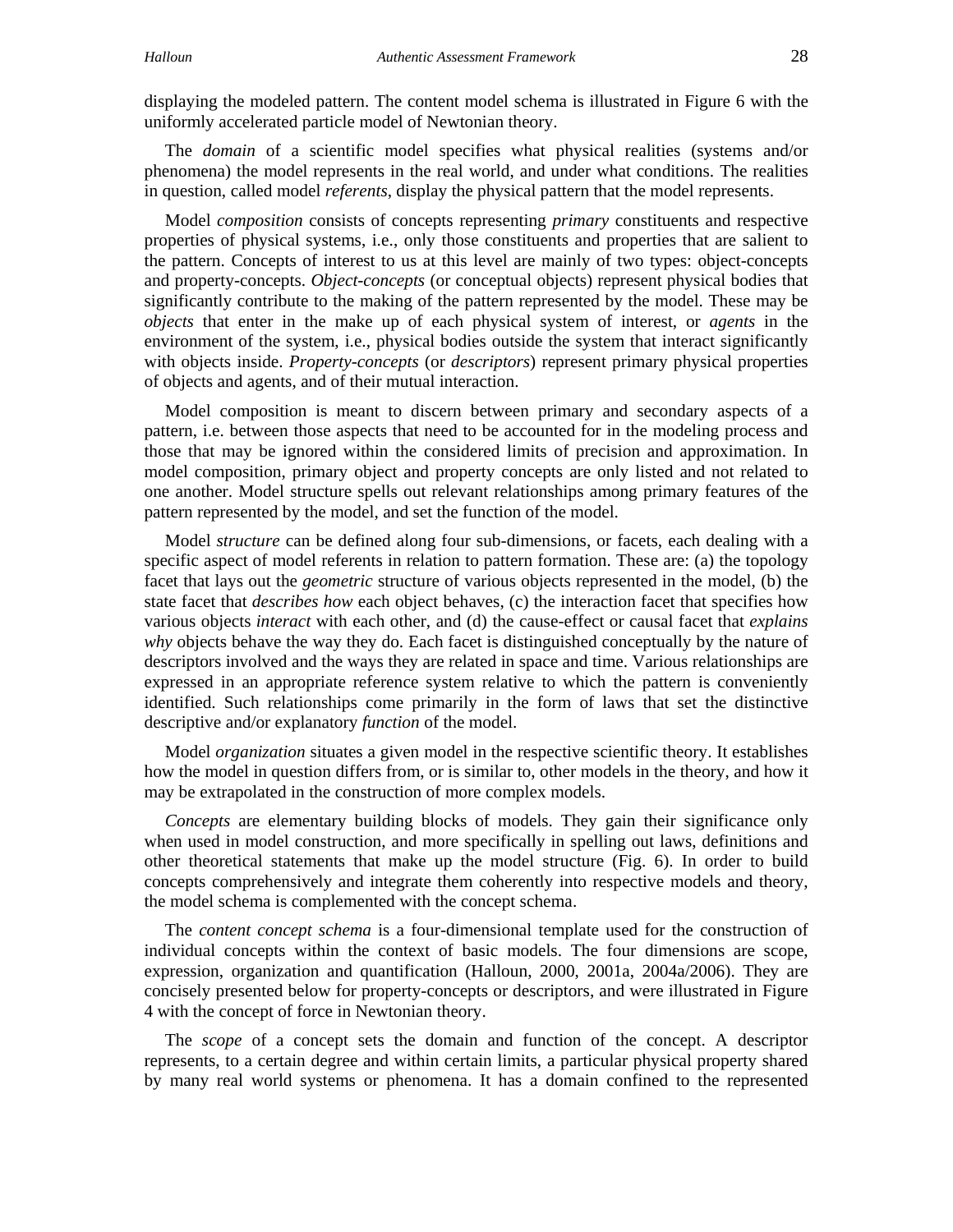property and a particular function (descriptive or explanatory) that depends on the nature of the property.

 The *expression* of a scientific concept is done objectively so as to name it and feature it in ways to clearly distinguish it from any other concept. Particular *semantics* establish what the concept expression actually delineates in the real world or the rational world of scientific episteme. A mix of verbal, symbolic, iconic, and especially mathematical forms of expression is commonly used to communicate any scientific concept. The mix is necessary to come as close as possible to a comprehensive expression of the concept, since no single form can actually do so alone.

 Concept *organization* sets criteria and guidelines for classifying a concept and for relating it to other concepts, all along with appropriate syntax rules. Three concept categories may be distinguished in science: object-concepts, property-concepts or descriptors, and logicomathematical operators (e.g., equality, addition, derivatives and integrals). Syntax rules set how a given object-concept or, especially, property-concept, can be related to other concepts of its category, mostly using logico-mathematical operators (e.g., state, interaction and causal laws in the structure of a model).

*Quantification* specifies how a scientific descriptor can be measured. A major distinctive feature of scientific descriptors is that they are measurable according to well-defined laws and rules (otherwise, a descriptor cannot be scientific). The sort of measurement which the descriptor can be subject to can be set accordingly (nominal, ordinal, interval or ratio), along with the means and procedures which one can resort to for determining values of the concept on a certain scale, and by comparison to a certain standard.

#### *Process schemata*

 The two content schemata discussed above allow teachers to decide what is needed to put together a given concept or model, but not how students should go about constructing or deploying the concept or the model in question. Process schemata are needed to the latter ends. Model construction and deployment require contextual and generic processes. Generic processes extend to all sorts of models in any scientific theory. For those processes, we define a generic *process model schema* in the form presented in Figure 7. Contextual processes pertain to individual concepts and laws in any given model. Typical processes of the sort are presented in Figure 5 which follows the process concept schema.

 The *process concept schema* includes processes that are more context dependent than the generic processes listed in Figure 7. As shown in Figure 5, this schema especially includes processes of semantics and syntax. *Semantic* processes are processes required to determine what a concept represents and under what conditions. They rely on one's understanding of the concept scope. *Syntactic* processes are the ones needed to relate one concept to another. They rely on one's understanding of the concept organization. The process concept schema may also incorporate some of the generic processes listed in Figure 7 that have particular importance in concept construction and, especially, in concept deployment. These include inferential, evaluative and mathematical processes. *Inferential* processes are about various sorts of conjectures that one needs to make while using the concept for exploration or innovation purposes. *Evaluative* processes pertain to all sorts of judgment one needs to make about the viability of the concept. *Mathematical* processes pertain to symbolic representations and operations that one can undertake with the concept.

 Students need to develop all processes, including generic ones, in the context of specific physical realities that models and concepts represent. One can never expect students to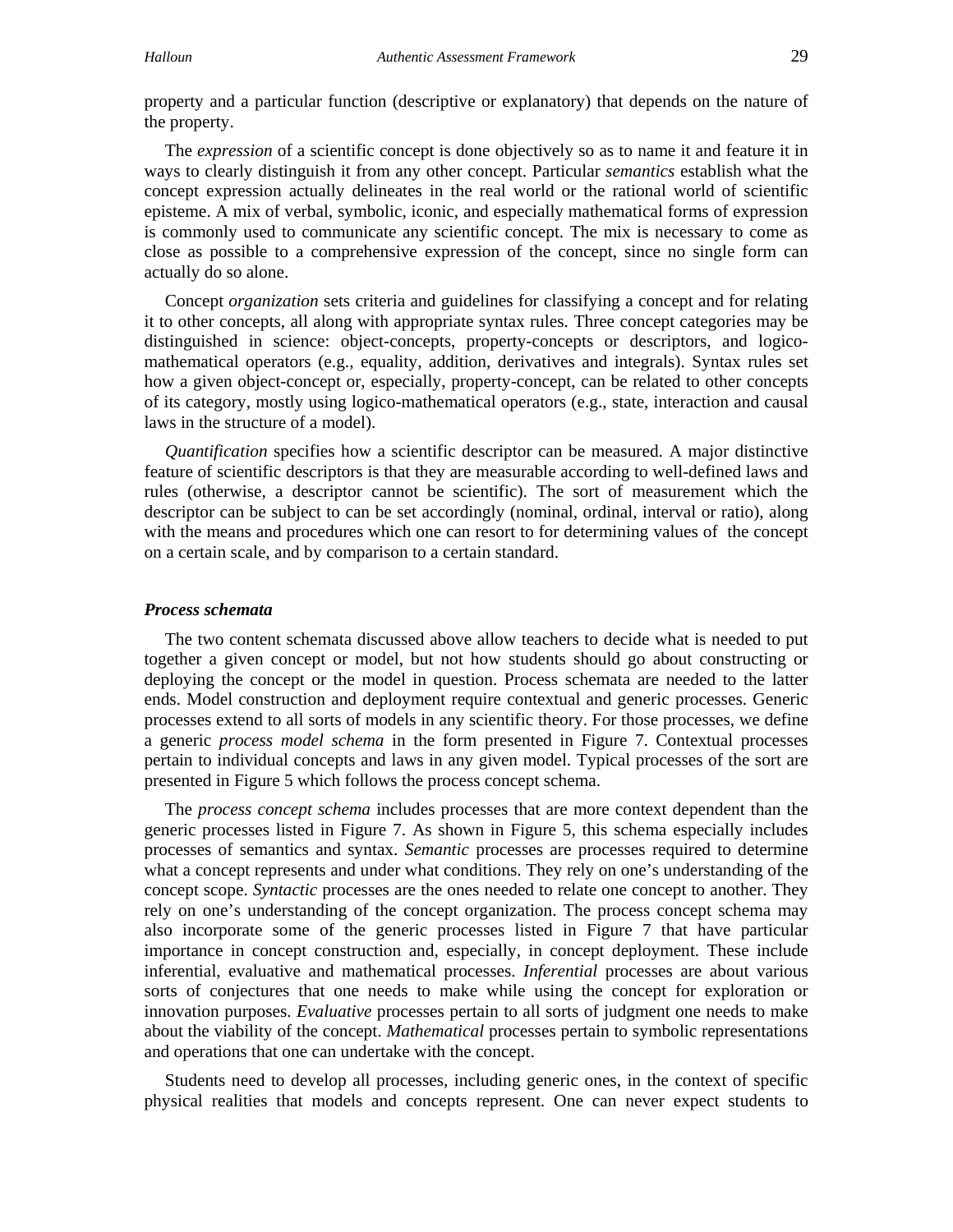develop any of these processes in the abstract world. Our position in this respect is consistent with the view of many reformists that "processes have to be used in relation to some subject matter; there is no meaning to a content-free process" (OECD, 2003), at least not at the secondary school and college levels.

 There are, of course, many other processes required for meaningful understanding of any course materials. Perhaps the most important of which are dialectic and other cognitive processes extending from intrinsic mnemonics for storing information and retrieving it from memory to extrinsic discourse styles for communicating and negotiating one's own ideas with others. Dialectic processes are concerned with the negotiations that one undertakes while constructing or deploying a given conception within one's own rational world and between this world and external worlds (whether the empirical world of natural realities or the rational world of an established science). Such processes and related meta-cognitive control factors are beyond the scope of our discussion in this document.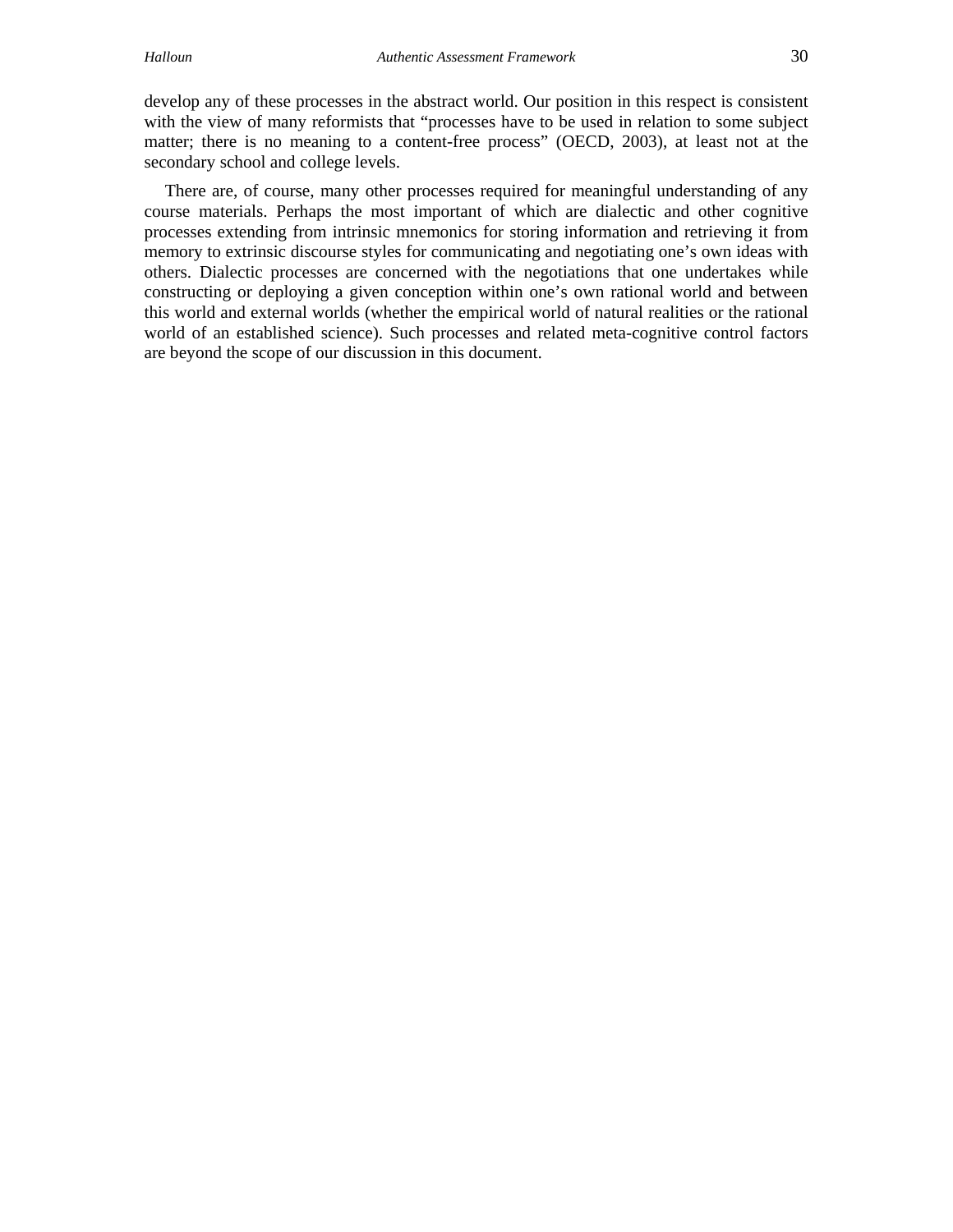- American Association for the Advancement of Science. (1993). *Benchmarks for Science Literacy, Project 2061*. New York: Oxford University Press.
- American Association for the Advancement of Science. (1990). *Science for All Americans. Project 2061*. New York: Oxford University Press.
- Association of American Colleges and Universities. (2002). *Greater Expectations: A New Vision for Learning as a Nation Goes to College.* Washington, DC: AAC&U.
- Bower, G.H. & Morrow, D.G. (1990). Mental Models in Narrative Comprehension, *Science*  247, 44-48.
- Bransford, J.D., Brown, A.L. & Cocking, R.R., Eds. (1999). *How people Learn: Brain, Mind Experience and School.* Washington, DC: National Research Council, Committee on Developments in the Science of Learning.
- Cobern, W. W. (1995). Science education as an exercise in foreign affairs. *Science & Education, 4* (3), 287-302.
- Gentner, D. & Stevens A. L. (eds.). (1983). *Mental Models.* Lawrence Erlbaum, Hillsdale.
- Giere, R.N. (ed.). (1992). *Cognitive Models of Science.* Minnesota Studies in the Philosophy of Science, Vol. XV. University of Minnesota Press, Minneapolis.
- Hake, R. R. (2002). Lessons from the physics education reform effort. *Ecology and Society, 5(2)*, 28.
- Halloun, I. A. (2008). *The Lebanese Secondary School Physics Curriculum and Students' Conceptual Profiles*. (2008). Beirut: Lebanese University.
- Halloun, I. A. (2007). Mediated Modeling in Science Education. *Science & Education*. In press.
- Halloun, I. A. (2004a/2006). *Modeling Theory in Science Education.* Dordrecht: Kluwer/ Springer.
- Halloun, I. A. (2004b). Normative evaluation of mathematics, science and technology curricula: The case of the modeling curriculum. *Proceedings of the 12<sup>th</sup> annual meeting of the Southern African Association for Research in Mathematics, Science and Technology Education*. Cape Town, South Africa: SAARMSTE.
- Halloun, I. A. (2001a). *Apprentissage par Modélisation : La Physique Intelligible.* Beyrouth : Phoenix Series / Librairie du Liban Publishers.
- Halloun, I. (2001b). *Student Views About Science: A Comparative Survey.* Beirut, Lebanon: Phoenix series / Educational Research Center, Lebanese University.
- Halloun, I. A. (2000). Model-laden inquiry: A prescription for effective physics instruction. *THEMES, 1* (4), 339-355.
- Halloun, I. (1986). Le réalisme naif et l'apprentissage de la physique. *Recherches Pédagogiques, 17,* 23-47.
- Halloun, I, & Hestenes, D. (1998). Interpreting VASS dimensions and profiles. *Science & Education, 7*, 553-577.
- Halloun, I, & Hestenes, D. (1985a). The initial knowledge state of college physics students. *American Journal of Physics, 53,* 1043-1055.
- Halloun, I, & Hestenes, D. (1985b). Common sense concepts about motion. *American Journal of Physics, 53,* 1056-1065.